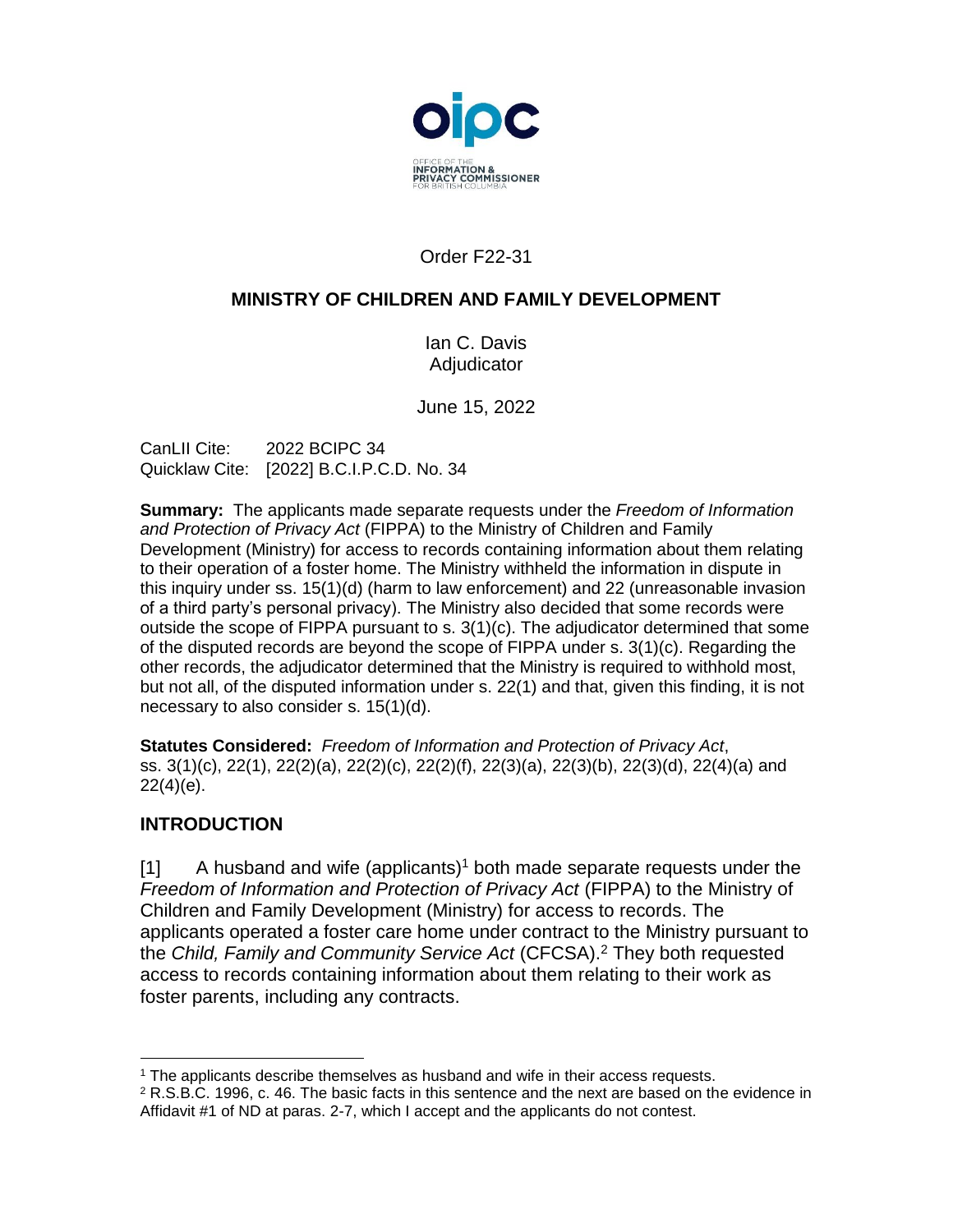[2] In response, the Ministry disclosed 4,020 pages of records to the applicants with some information withheld under various FIPPA exceptions to disclosure. Specifically, the Ministry withheld information under ss. 14 (solicitorclient privilege), 15(1) (harm to law enforcement), 16(1) (harm to intergovernmental relations or negotiations) and 22(1) (unreasonable invasion of a third party's personal privacy).<sup>3</sup> The Ministry also decided that some records were outside the scope of FIPPA under s. 3(1)(c).

*\_\_\_\_\_\_\_\_\_\_\_\_\_\_\_\_\_\_\_\_\_\_\_\_\_\_\_\_\_\_\_\_\_\_\_\_\_\_\_\_\_\_\_\_\_\_\_\_\_\_\_\_\_\_\_\_\_\_\_\_\_\_\_\_\_\_\_\_\_\_*

[3] The applicants asked the Office of the Information and Privacy Commissioner (OIPC) to review the Ministry's decision. Mediation did not resolve the matter and it proceeded to this inquiry.

#### **PRELIMINARY MATTERS**

#### *Issues and information no longer in dispute*

[4] After mediation, the applicants advised that they are only requesting a review of the Ministry's decision to withhold information on less than 100 of the original 4,020 pages of records, so those are the only pages in dispute in this inquiry. <sup>4</sup> The Ministry is not withholding any information under ss. 14 or 16(1) on the remaining pages in dispute,<sup>5</sup> so those sections are no longer at issue.

[5] Further, after mediation, the applicants withdrew their request for access to certain information withheld by the Ministry $6$  and the Ministry disclosed additional information to the applicants.<sup>7</sup> As a result, the information in dispute was further narrowed.

# *Section 3 and recent FIPPA amendments*

[6] In its initial response to the access requests, which was in 2019, the Ministry refused access to some records citing s. 3(1)(c). FIPPA was amended in late 2021, which resulted in s. 3(1)(c) being replaced by s. 3(3)(f). The wording of s.  $3(3)(f)$  is essentially the same as the prior wording in s.  $3(1)(c)$ .

[7] The parties did not make submissions about whether I should apply s.  $3(1)(c)$  or s.  $3(3)(f)$  in this inquiry. The Ministry simply applied s.  $3(3)(f)$ .

[8] For the purposes of this inquiry, I will apply s. 3(1)(c). When the Ministry responded to the access request in 2019, it cited and applied s. 3(1)(c). That is

 $\overline{a}$ 3 Investigator's Fact Report at para. 2.

<sup>4</sup> Investigator's Fact Report at para. 5.

<sup>5</sup> Ministry's Table of Records (Tab 6 of its initial submissions).

<sup>&</sup>lt;sup>6</sup> Ministry's initial submissions at para. 7 regarding government employee computer system username information on pp. 3363 and 3368.

 $7$  Ministry's initial submissions at para. 8 regarding criminal record check information on pp. 3552 and 3557.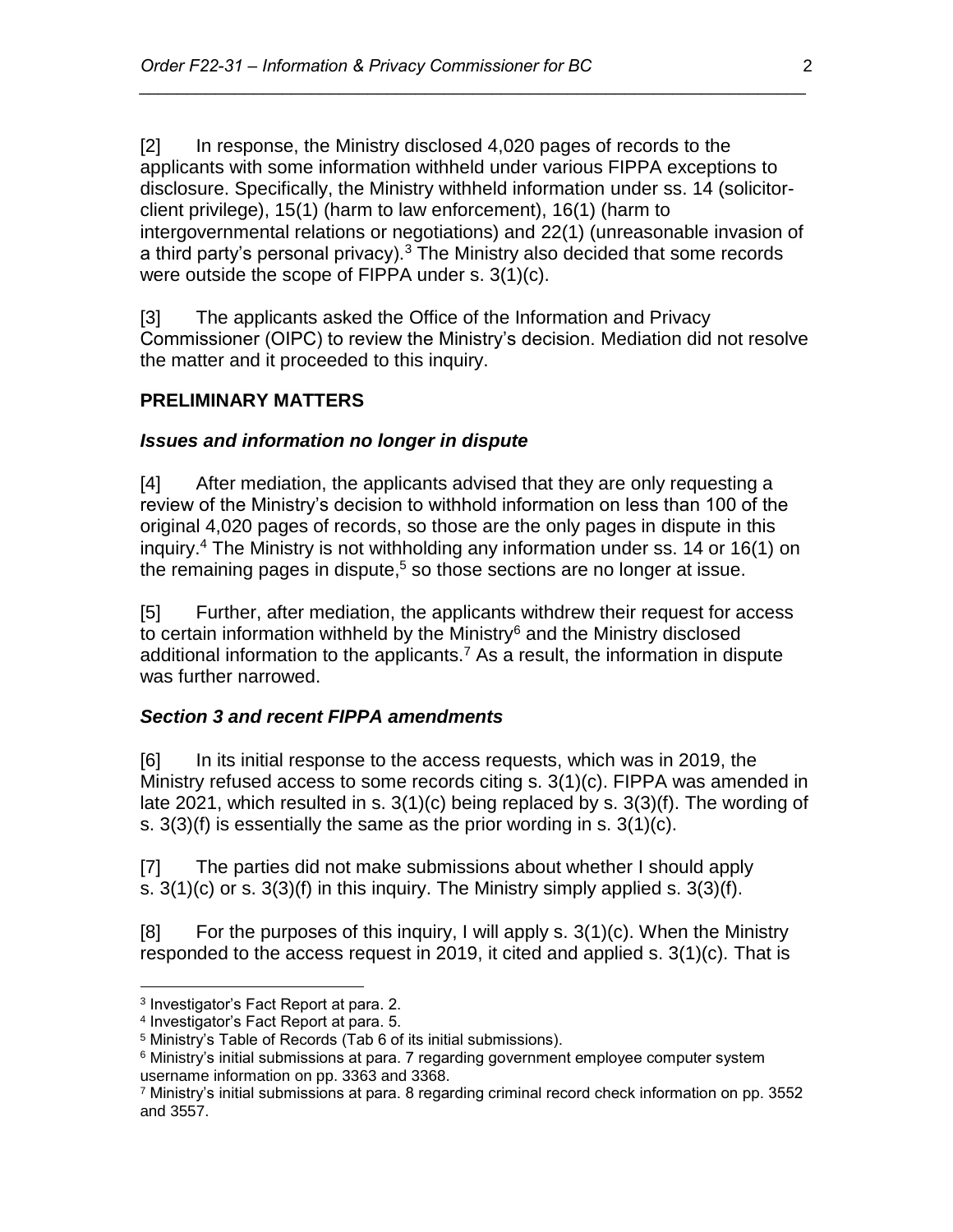the decision under review in this inquiry. I see no prejudice to either party in applying s. 3(1)(c) rather than s. 3(3)(f) because they are substantially the same. I leave open for future cases the question of which version of the Act should apply where the language actually conflicts.

*\_\_\_\_\_\_\_\_\_\_\_\_\_\_\_\_\_\_\_\_\_\_\_\_\_\_\_\_\_\_\_\_\_\_\_\_\_\_\_\_\_\_\_\_\_\_\_\_\_\_\_\_\_\_\_\_\_\_\_\_\_\_\_\_\_\_\_\_\_\_*

#### *Applicants' submissions and the scope of this inquiry*

[9] In their submissions, the applicants did not cite or explicitly refer to any of the FIPPA sections in dispute. Their submissions focus on why they think they have a right to the records given the underlying facts. As I set out further below, the Ministry investigated the applicants' foster home, which resulted in its closure. The applicants say they still do not fully understand that process and the outcome. They say the Ministry may have started an investigation they did not know about and that the Ministry changed its decision at one point, and they want to know why. They state that the process created a significant amount of trauma, sadness and confusion for them and their family.

[10] In its reply submissions, the Ministry provides its version of the background facts, which may or may not be of assistance to the applicants. The Ministry also submits that the applicants raise issues about the investigation into their foster home that are not within my jurisdiction to address.<sup>8</sup>

[11] I can understand why the applicants feel confused and saddened by the investigation process and why they still have concerns about the closure of their foster home. As the courts have recognized, foster parenting is difficult, especially when a child leaves care.<sup>9</sup> That said, in this inquiry, I only have jurisdiction to review the Ministry's decisions under FIPPA, so that is my focus below. I make no comment on the quality of the applicants' foster care or the Ministry's investigation.

#### **ISSUES AND BURDEN OF PROOF**

[12] The issues in this inquiry are:

- 1. whether some of the records are outside the scope of FIPPA pursuant to s.  $3(1)(c)$ ;
- 2. whether the Ministry is required under s. 22(1) to refuse to disclose the information it withheld under that section; and
- 3. whether the Ministry is authorized under s. 15(1)(d) to refuse to disclose the information it withheld under that section.<sup>10</sup>

<sup>8</sup> Ministry's reply submissions at paras. 16-19.

<sup>9</sup> See, for example, *L.J.G. v. N.B.*, 2017 BCSC 350 at para. 79.

<sup>&</sup>lt;sup>10</sup> The Ministry withheld under s.  $15(1)(d)$  a subset of the information it withheld under s. 22(1).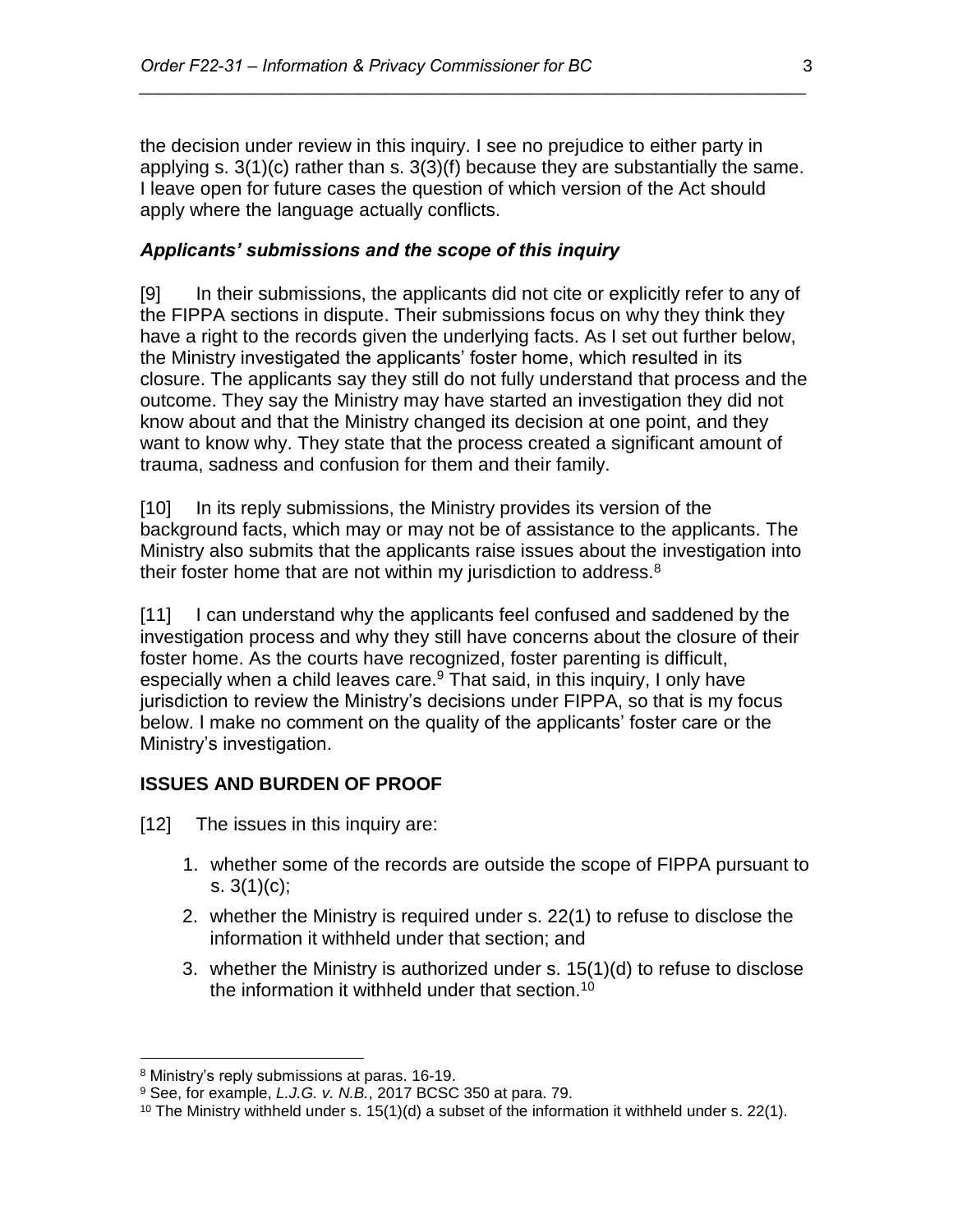[13] The Ministry has the burden to prove that s.  $3(1)(c)$  applies.<sup>11</sup> Section 57(1) places the burden on the Ministry to prove that s. 15(1)(d) applies. According to s. 57(2), the applicant has the burden to prove that disclosure of the disputed information would not be an unreasonable invasion of a third party's personal privacy under s. 22(1). However, the Ministry has the initial burden under s. 22(1) to show that the disputed information is personal information.<sup>12</sup>

*\_\_\_\_\_\_\_\_\_\_\_\_\_\_\_\_\_\_\_\_\_\_\_\_\_\_\_\_\_\_\_\_\_\_\_\_\_\_\_\_\_\_\_\_\_\_\_\_\_\_\_\_\_\_\_\_\_\_\_\_\_\_\_\_\_\_\_\_\_\_*

#### **BACKGROUND**

[14] As mentioned, the applicants operated a foster home under contract to the Ministry. <sup>13</sup> However, only the wife was formally a party to the agreement. The husband resided in the home and says he worked with his wife as a foster parent.

[15] Under the CFCSA, the Minister of Children and Family Development designates a director (Director) to oversee a program called the Family Care Home Program, which provides foster care services to children in the Director's care. The Director delegates to social workers the provision of day-to-day support for foster parents and children in care.

[16] All services provided under the Family Care Home Program must be consistent with provincial legislation, primarily including the CFCSA, which sets out the rights of children. Foster care services are also governed by standards approved under the CFCSA (Standards). The Standards state what children in care, families, caregivers, Ministry staff and the public can expect of foster care services in British Columbia. Social workers are responsible for monitoring compliance with the Standards and other applicable legal requirements.

[17] The Ministry opens and maintains a "Resource File" for each home contracted to foster children. The records in that file are prepared to assist the Director in ensuring that the children are properly cared for. The file includes a wide range of documents, including correspondence, financial records, various reports concerning children in care and documents relating to investigations and reviews.

[18] In 2018, the Ministry received a report from an individual which led it to initiate a "Quality of Care Review" of the applicants' compliance with the Standards. The Ministry initiates Quality of Care Reviews when there is a significant concern about the quality of a child's care in a family care home. A delegated social worker notified the applicants of the report, except for any

<sup>&</sup>lt;sup>11</sup> See, for example, Order F15-26, 2015 BCIPC 28 at para. 5.

<sup>12</sup> Order 03-41, 2003 CanLII 49220 (BC IPC) at paras. 9-11.

 $13$  The information in this background section is based on the access request documents and the evidence, which I accept, in Affidavit #1 of ND at paras. 5-25 and 29-31.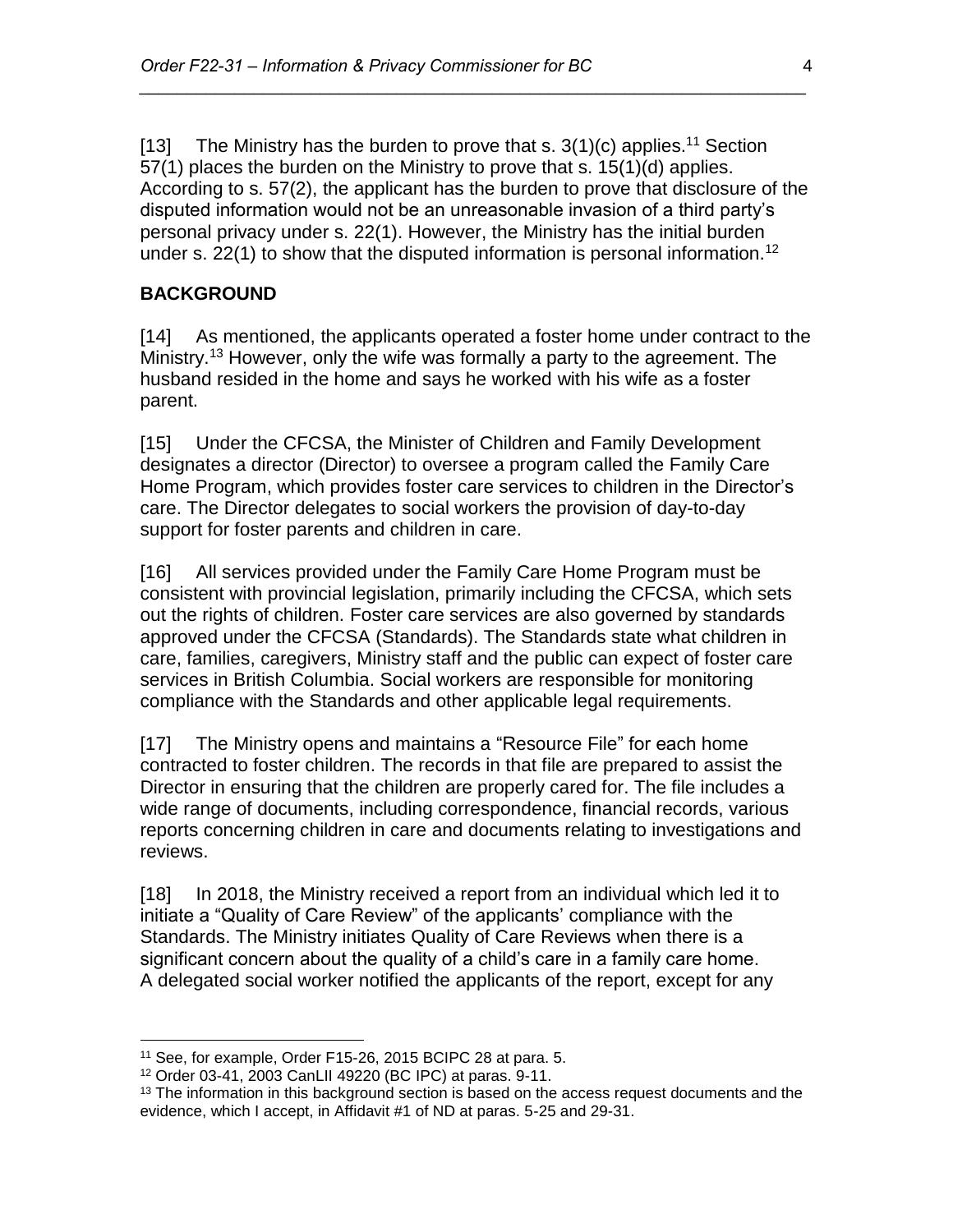information that would likely reveal the identity of the person who reported the matter, and conducted the review.

*\_\_\_\_\_\_\_\_\_\_\_\_\_\_\_\_\_\_\_\_\_\_\_\_\_\_\_\_\_\_\_\_\_\_\_\_\_\_\_\_\_\_\_\_\_\_\_\_\_\_\_\_\_\_\_\_\_\_\_\_\_\_\_\_\_\_\_\_\_\_*

[19] Subsequently, the Ministry initiated a "Protocol Investigation" into the applicants' foster home. The Ministry initiates this kind of investigation when it is concerned about a serious issue of abuse, neglect or emotional harm. Shortly after deciding to initiate the investigation, all children in care were removed from the applicants' foster home. As a result of the investigation, the Ministry closed the foster home in January 2019.

[20] In early February 2019, the wife sought a review of the Ministry's decision to close the foster home.

[21] On February 20, 2019, the applicants made the FIPPA access requests at issue in this inquiry. They each separately requested the "entire content of the file" dealing with their work as foster parents, with a time frame for records of November 1, 1998 to January 31, 2019.<sup>14</sup>

[22] By letter dated April 29, 2019, the Ministry's Director of Quality Assurance responded to the wife's request for review of the Ministry's decision to close the foster home. <sup>15</sup> The Director concluded that the decision was based on sound information and that the allegations were substantiated. The Ministry advised the wife that she could contact the BC Office of the Ombudsperson for an alternative review process.

#### **RECORDS IN DISPUTE**

[23] There are 95 pages of disputed records before me. The Ministry says, and I accept, based on my review, that the records are part of the applicants' Resource File and consist of emails from the applicants, various social workers, and other third parties, some social workers' notes, as well as transition and placement planning records for children in the Director's care.<sup>16</sup>

#### **SECTION 3 – SCOPE OF FIPPA**

[24] The Ministry is refusing access to two emails under s.  $3(1)(c)$ .<sup>17</sup> That section states that FIPPA does not apply to "a record that is created by or for, or is in the custody or control of, an officer of the Legislature and that relates to the exercise of that officer's functions under an Act".

<sup>14</sup> Investigator's Fact Report at para. 1; access request documents.

 $15$  The information in this paragraph is based on para. 17 of the Ministry's reply submissions, which I accept.

<sup>16</sup> Ministry's initial submissions at para. 15.

<sup>17</sup> Records at pp. 3341-3342.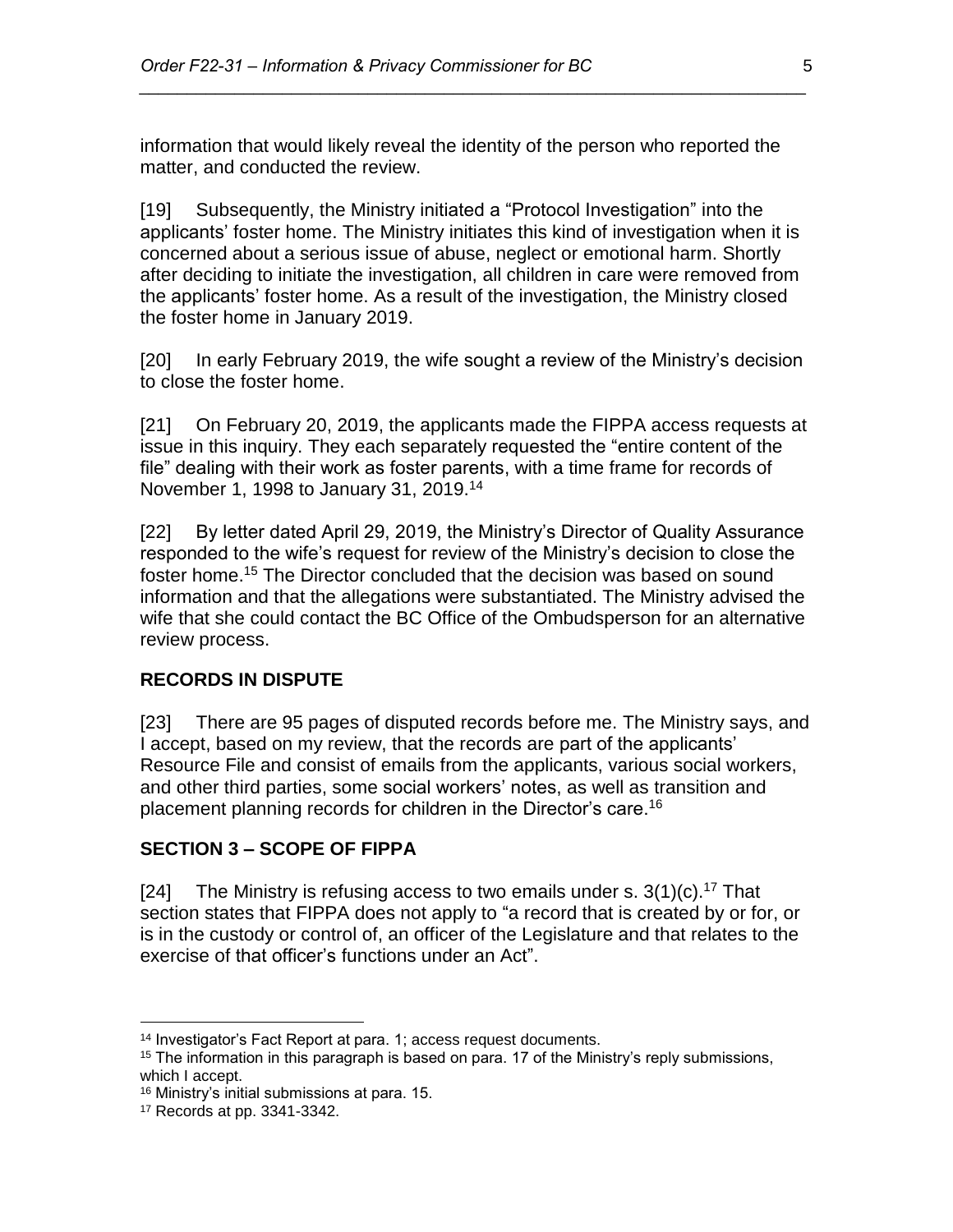[25] Given its wording, s. 3(1)(c) sets out three requirements:

- 1. the record in dispute must involve an officer of the Legislature;
- 2. the record must have been created by or for, or be in the custody or control of, the officer of the Legislature;

*\_\_\_\_\_\_\_\_\_\_\_\_\_\_\_\_\_\_\_\_\_\_\_\_\_\_\_\_\_\_\_\_\_\_\_\_\_\_\_\_\_\_\_\_\_\_\_\_\_\_\_\_\_\_\_\_\_\_\_\_\_\_\_\_\_\_\_\_\_\_*

3. the record must relate to the officer's exercise of functions under an Act.<sup>18</sup>

[26] The Ministry submits that the disputed emails were created by the Ministry for the Representative for Children and Youth (Representative) and relate to the Representative's exercise of functions under the *Representative for Children and*  Youth Act.<sup>19</sup> The applicants did not address s. 3(1)(c).

 $[27]$  In my view, the first two requirements of s.  $3(1)(c)$  are clearly met. The definition of "officer of the Legislature" in Schedule 1 of FIPPA specifically includes the Representative. Based on my review, I can see that the emails relate to the Ministry's response to a request from the Representative for records relating to the applicants. Since the emails were created by the Ministry in response to a request from the Representative, I am satisfied they were created "for" the Representative within the meaning of s. 3(1)(c).

[28] The final requirement is that the emails must relate to the Representative's exercise of functions under an Act. Past orders say that only "operational", as opposed to "administrative", records relate to the exercise of an officer's functions under an Act.<sup>20</sup> Operational records include case-specific records received or created during the course of a matter. Administrative records do not relate to specific case files, but instead include records such as personnel and office management files.

[29] I find that the disputed emails relate to the Representative's exercise of functions under an Act. The *Representative for Children and Youth Act* states that the Representative's functions include supporting, assisting, informing and advising children and their families respecting "designated services", which includes foster care services provided under the CFCSA. $21$  The applicants were foster parents and the Representative requested records relating to them, so I am satisfied the Representative was exercising their functions relating to foster care services as set out in the *Representative for Children and Youth Act*. The emails are clearly about the applicants' specific file and not administrative matters.

<sup>18</sup> Order 01-43, 2001 CanLII 21597 (BC IPC), paras. 13-14.

<sup>19</sup> Ministry's initial submissions at paras. 55-63.

<sup>&</sup>lt;sup>20</sup> See e.g. Order F20-11, 2020 BCIPC 13 at paras. 14-16. All of the principles in this paragraph are drawn from Order F20-11 and the authorities cited there.

<sup>21</sup> *Representative for Children and Youth Act*, S.B.C. 2006, c. 29, ss. 1 (definition of "designated services") and 6(1).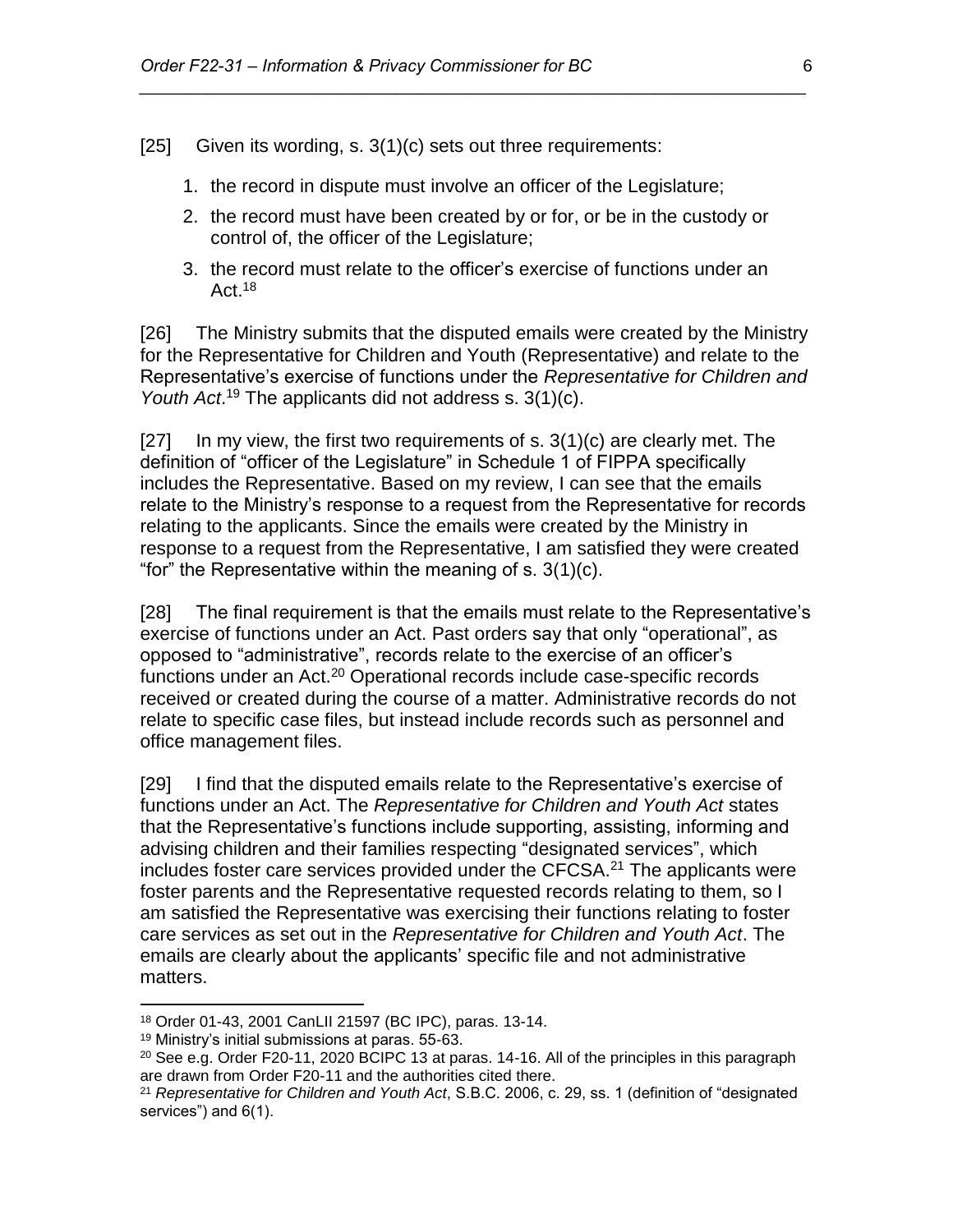[30] For the reasons provided above, I conclude that the records the Ministry is withholding under s. 3(1)(c) are outside the scope of FIPPA, so the applicants have no right of access to them.

*\_\_\_\_\_\_\_\_\_\_\_\_\_\_\_\_\_\_\_\_\_\_\_\_\_\_\_\_\_\_\_\_\_\_\_\_\_\_\_\_\_\_\_\_\_\_\_\_\_\_\_\_\_\_\_\_\_\_\_\_\_\_\_\_\_\_\_\_\_\_*

# **SECTION 22 – THIRD-PARTY PERSONAL PRIVACY**

[31] The Ministry is withholding the rest of the disputed information under s. 22(1).<sup>22</sup> Section 22(1) states that a public body must refuse to disclose personal information to an applicant if the disclosure would be an unreasonable invasion of a third party's personal privacy. The analytical approach to s. 22 is well established and has several steps.<sup>23</sup> I apply it below.

#### *Is the disputed information "personal information"?*

[32] Section 22(1) only applies to personal information, so the first step is to determine whether the disputed information is personal information. FIPPA defines personal information as "recorded information about an identifiable individual other than contact information".<sup>24</sup> Information is "about an identifiable individual" when it is "reasonably capable of identifying an individual, either alone or when combined with other available sources of information."<sup>25</sup>

[33] FIPPA defines contact information as "information to enable an individual at a place of business to be contacted and includes the name, position name or title, business telephone number, business address, business email or business fax number of the individual".<sup>26</sup> Contact information is the kind of information commonly found in an employee directory or on a business card.<sup>27</sup>

[34] Based on my review of the records, I find the information in dispute under s. 22(1) is:

- email communications between Ministry employees, and in some cases third parties, regarding children in care and the applicants;<sup>28</sup>
- some email headers (i.e., the top parts of the emails containing, for example, the "to" and "from" fields) and email signature blocks;<sup>29</sup>
- emails between the applicants and the Ministry about children in care;  $30$

 $\overline{a}$  $22$  The Ministry is also withholding some of the same information under s. 15(1)(d).

<sup>&</sup>lt;sup>23</sup> See, for example, Order F15-03, 2015 BCIPC 3 at para. 58.

<sup>24</sup> Schedule 1 of FIPPA.

<sup>25</sup> Order F19-13, 2019 BCIPC 15 at para. 16 citing Order F18-11, 2018 BCIPC 14 at para. 32.

<sup>26</sup> Schedule 1 of FIPPA.

<sup>27</sup> Order F08-03, 2008 CanLII 13321 (BC IPC) at para. 82.

<sup>28</sup> Records at pp. 2532-2535, 2546-2548, 3109-3114, 3339, 3343-3357, 3361-3362, 3364-3365 and 3369.

<sup>29</sup> Records at pp. 2532-2543, 3109-3113, 3338, 3343-3344, 3350, 3357, 3361-3362, 3364 and 3369.

<sup>30</sup> Records at pp. 2536-2543 and 3340.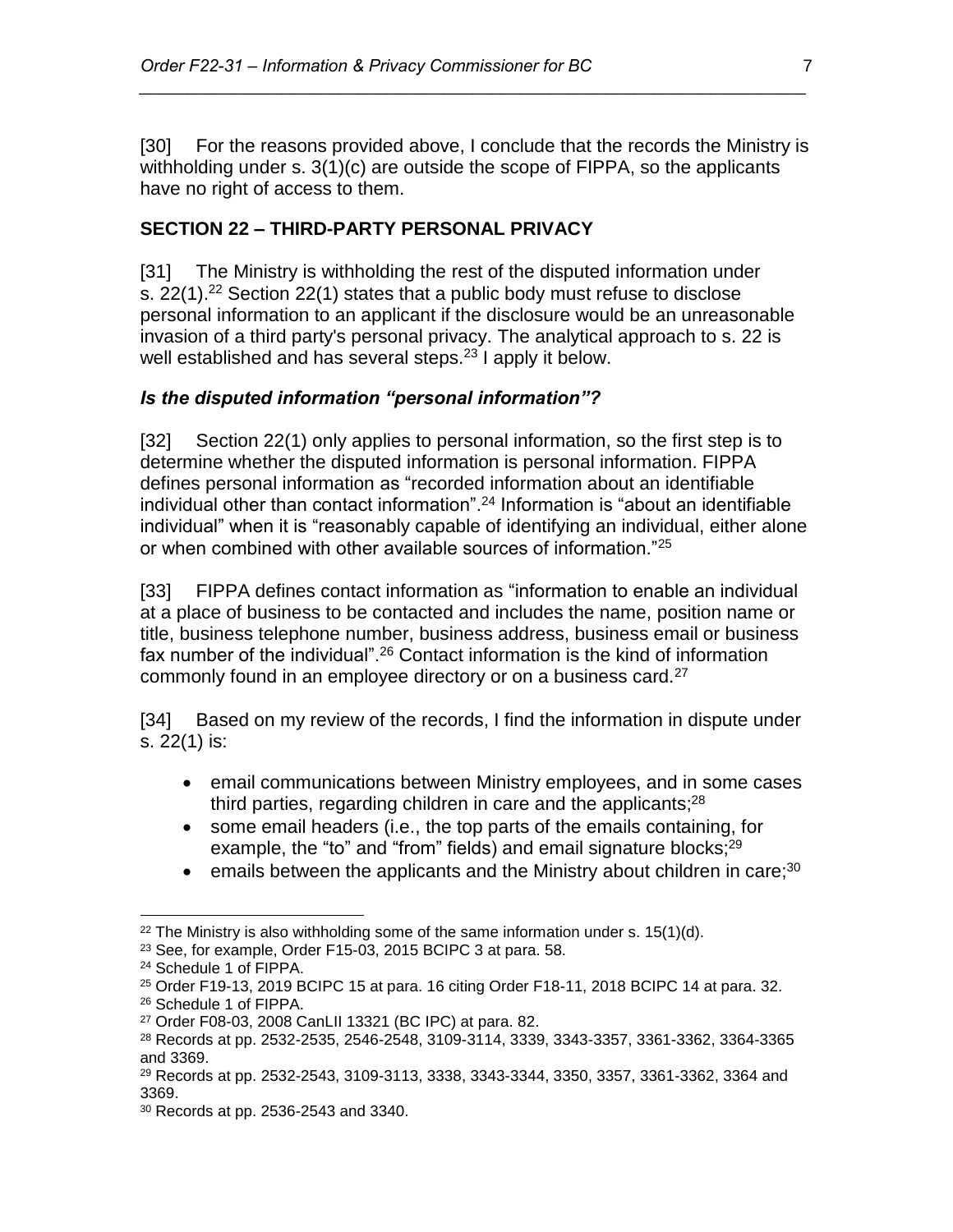- a Ministry report relating to a particular child;  $31$
- a Ministry plan relating to a particular child;  $32$
- two handwritten file labels each containing the name and birthdate of a child in care; $33$  and
- notes from calls, meetings or interviews with the applicants or third parties. 34

*\_\_\_\_\_\_\_\_\_\_\_\_\_\_\_\_\_\_\_\_\_\_\_\_\_\_\_\_\_\_\_\_\_\_\_\_\_\_\_\_\_\_\_\_\_\_\_\_\_\_\_\_\_\_\_\_\_\_\_\_\_\_\_\_\_\_\_\_\_\_*

[35] The Ministry submits that all of the disputed information is personal information because it is about and would identify, directly or through inference, children in care, individuals who made child protection reports to the Ministry and other third parties such as foster parents other than the applicants, relief/respite caregivers and prospective adoptive parents.<sup>35</sup> The Ministry says it has applied s. 22(1) to the applicants' personal information where that information is also simultaneously the personal information of one or more third parties.

[36] Based on my review, I find that the vast majority of the disputed information is personal information. The information is about and identifies the applicants, children in care and various third parties involved in the children's lives. Most of the disputed information is simultaneously the personal information of children in care and the applicant or other third parties because it involves their relationships, interactions and opinions. The disputed information also includes the wife's email address, which I accept is a personal address, so it is the wife's personal information and not contact information.

[37] However, I find that the email signature blocks and parts of the email headers relating to Ministry employees is contact information, so it is not personal information and cannot be withheld under s. 22(1).<sup>36</sup> This information appears on emails that clearly involve Ministry employees conducting Ministry business and it enables those individuals to be contacted at their place of business. I note that the Ministry disclosed some signature blocks and email headers, but not others.<sup>37</sup> The Ministry did not explain why and I am not persuaded that the same kinds of information should be dealt with differently in the records.

<sup>31</sup> Records at pp. 3101-3103.

<sup>32</sup> Records at pp. 3358-3360 and 4017-4020.

<sup>33</sup> Records at pp. 3572 and 3574.

<sup>34</sup> Records at pp. 3502-3514 and 4000-4016.

<sup>35</sup> Ministry's submissions at paras. 92-101.

<sup>36</sup> Records at pp. 2532-2543, 3109-3113, 3338, 3343-3344, 3350, 3357, 3361-3362, 3364 and 3369.

<sup>&</sup>lt;sup>37</sup> For example, the Ministry disclosed a signature block in the Records at p. 2546-2548, but then withheld the exact same signature block at p. 2542. Also, for example, the Ministry withheld some email headers and signature blocks in the Records at p. 3338, but disclosed the same kind of information elsewhere in the same email chain. The Ministry also disclosed email headers and signature blocks in the Records at pp. 3345-3356.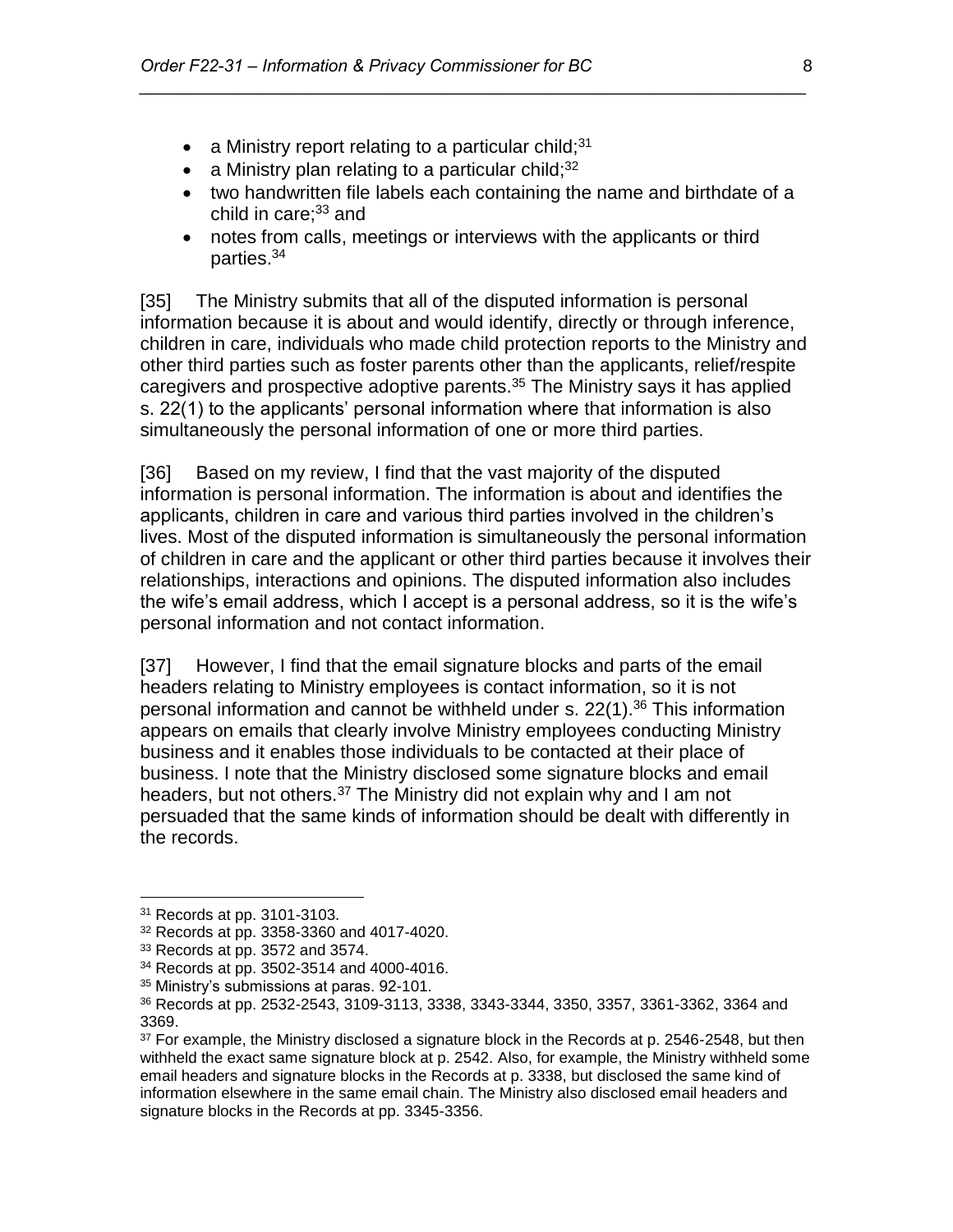[38] I also find that template language in a Ministry report describing information to be inputted into the report is not, on its own, personal information.<sup>38</sup> The personal information is the inputted information understood in combination with the template language, but the template language alone is not about an identifiable individual, so it is not personal information and cannot be withheld under s. 22(1).

*\_\_\_\_\_\_\_\_\_\_\_\_\_\_\_\_\_\_\_\_\_\_\_\_\_\_\_\_\_\_\_\_\_\_\_\_\_\_\_\_\_\_\_\_\_\_\_\_\_\_\_\_\_\_\_\_\_\_\_\_\_\_\_\_\_\_\_\_\_\_*

[39] To summarize, I conclude most of the information at issue qualifies as personal information. However, I find there is a small amount of information in some emails and a report that is not personal information because it qualifies as contact information or is not about an identifiable individual.

#### *Not an unreasonable invasion of privacy – s. 22(4)*

[40] Having found that most of the disputed information qualifies as personal information, the next step is to consider s. 22(4), which sets out various circumstances in which disclosure of personal information is not an unreasonable invasion of a third party's personal privacy.

[41] The Ministry submits that none of the circumstances in s. 22(4) apply to any of the disputed information.<sup>39</sup> In particular, the Ministry submits that ss. 22(4)(a) and 22(4)(e) do not apply.

[42] Section 22(4)(a) states that a disclosure of personal information is not an unreasonable invasion of a third party's personal privacy if the third party has, in writing, consented to or requested the disclosure. The Ministry says that no third parties consented to the disclosure of their personal information.<sup>40</sup> I see no evidence of written consent from any of the third parties, so I find s. 22(4)(a) does not apply.

[43] Turning to s. 22(4)(e), it states that a disclosure of personal information is not an unreasonable invasion of a third party's personal privacy if the information is about the third party's position, functions or remuneration as an officer, employee or member of a public body or as a member of a minister's staff. The context in which personal information appears plays a significant role in determining whether s.  $22(4)(e)$  applies.<sup>41</sup> Past orders state that, depending on the context, s. 22(4)(e) may apply to "objective, factual statements about what the third party did or said in the normal course of discharging her or his job duties". 42

 $38$  Records at pp. 3101-3013; see, for example, Order F21-68, 2021 BCIPC 79 at para. 47.

<sup>39</sup> Ministry's initial submissions at paras. 102-107.

<sup>40</sup> Ministry's initial submissions at para. 103.

<sup>41</sup> Order F14-45, 2014 BCIPC 48 at para. 45.

<sup>42</sup> Order 01-53, 2001 CanLII 21607 (BC IPC) at para. 40. See also Order 02-57, 2002 CanLII 42494 (BC IPC) at para. 36; Order F10-21, 2010 BCIPC 32 at paras. 22-24.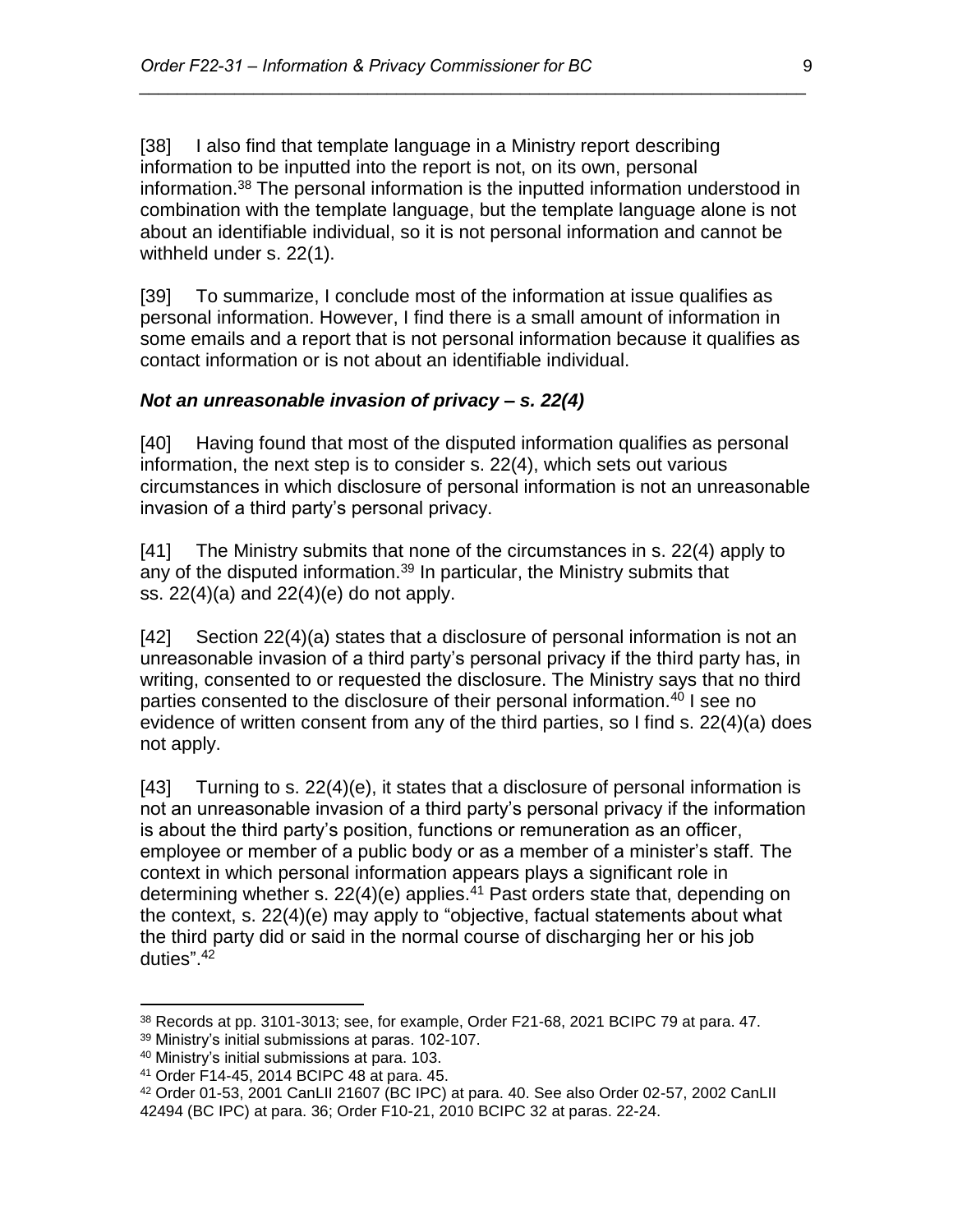[44] I accept that Ministry employees are third parties for the purposes of s. 22(4)(e). Schedule 1 of FIPPA defines "third party" as any person other than the access applicant or the public body. Ministry employees are neither, so they qualify as third parties for the purposes of s. 22(4)(e).

*\_\_\_\_\_\_\_\_\_\_\_\_\_\_\_\_\_\_\_\_\_\_\_\_\_\_\_\_\_\_\_\_\_\_\_\_\_\_\_\_\_\_\_\_\_\_\_\_\_\_\_\_\_\_\_\_\_\_\_\_\_\_\_\_\_\_\_\_\_\_*

[45] The question is whether the disputed information relates to the third parties' "position, functions or remuneration" as Ministry employees. In my view, it does not. Some of the information is about what Ministry social workers did or said in the course of their work. However, that work involves children in care and the information is the children's personal information because it relates to them and their situations in care. In this particular context, I am not persuaded that the disputed information is about the Ministry employees' "position, functions or remuneration" within the meaning of s. 22(4)(e).

[46] The Ministry did not explicitly address any of the other circumstances in s. 22(4). The applicants did not argue any particular subsection. I have reviewed the information in light of s. 22(4) and I am satisfied that none of the subsections apply.

# *Presumptions of unreasonable invasion of privacy – s. 22(3)*

[47] The third step in the s. 22 analysis is to determine if any of the presumptions in s. 22(3) apply. Section 22(3) sets out various circumstances in which a disclosure of personal information is presumed to be an unreasonable invasion of a third party's personal privacy.

[48] The Ministry submits that ss.  $22(3)(a)$ ,  $22(3)(b)$  and  $22(3)(d)$  apply to some of the information in dispute.<sup>43</sup> I will address each of these sections in turn. I am satisfied that none of the other presumptions in s. 22(3) apply on the facts of this case.

# *Section 22(3)(a) – medical, psychiatric or psychological information*

[49] Section 22(3)(a) states that a disclosure of personal information is presumed to be an unreasonable invasion of a third party's personal privacy if the personal information "relates to a medical, psychiatric or psychological history, diagnosis, condition, treatment or evaluation".

[50] I can see that some of the personal information in the records relates to certain children's or other third parties' medical and psychological conditions, medical care needs and medical appointments. <sup>44</sup> In my view, this information clearly relates to a medical or psychological condition or evaluation within the meaning of s. 22(3)(a). As a result, disclosure of this information is presumed to

<sup>43</sup> Ministry's initial submissions at paras. 108-127.

<sup>44</sup> Records at pp. 3252-3253, 2536, 2538-2543, 3102, 3505, 4000-4001, 4008 and 4010.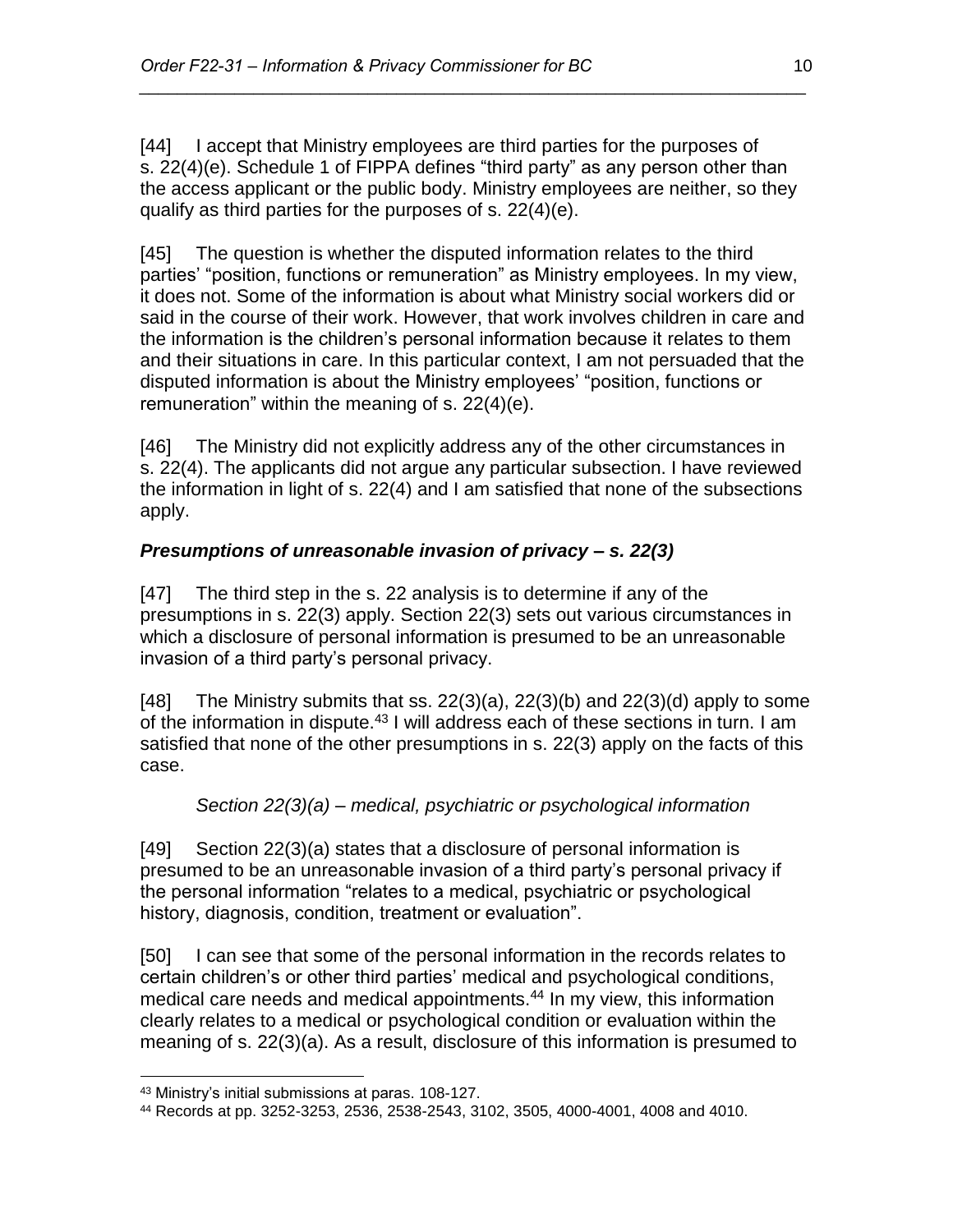be an unreasonable invasion of the children's and the other third parties' personal privacy.

#### *Section 22(3)(b) – investigation into a possible violation of law*

*\_\_\_\_\_\_\_\_\_\_\_\_\_\_\_\_\_\_\_\_\_\_\_\_\_\_\_\_\_\_\_\_\_\_\_\_\_\_\_\_\_\_\_\_\_\_\_\_\_\_\_\_\_\_\_\_\_\_\_\_\_\_\_\_\_\_\_\_\_\_*

[51] Section 22(3)(b) states that a disclosure of personal information is presumed to be an unreasonable invasion of a third party's personal privacy if the personal information "was compiled and is identifiable as part of an investigation into a possible violation of law, except to the extent that disclosure is necessary to prosecute the violation or to continue the investigation".

[52] The Ministry submits that s. 22(3)(b) applies to the disputed information in the records compiled as part of the Quality of Care Review and Protocol investigations into the applicants' foster care.<sup>45</sup> It says these investigations were into a possible violation of the Standards and s. 70 of the CFCSA, which sets out the rights of children in care. The Ministry submits that past orders, such as Order F06-06, have applied s. 22(3)(b) in similar circumstances.<sup>46</sup>

[53] The first question is whether the investigations into the applicant's foster care were investigations into a "possible violation of law". Past orders define "law" as including a legislative provision the violation of which could result in a penalty or sanction.<sup>47</sup> Section 70 of the CFCSA is clearly a legislative provision, so the only issue is whether its violation could result in a penalty or sanction.

[54] The terms "penalty" and "sanction" are not used in s. 22(3)(b) and not defined in FIPPA, but past orders have interpreted them. For example, in Order 01-12, former Commissioner Loukidelis found that the revocation of a bingo licence for violation of terms and conditions established under the *Lottery Act* qualified as a sanction.<sup>48</sup>

[55] In my view, there is a sanction for breach of s. 70 of the CFCSA. Based on the Ministry's evidence, I find that the Standards explicitly incorporate s. 70, the agreement between the Ministry and the applicants require the applicants to comply with the Standards, and the Ministry may terminate the agreement if the applicants breach the Standards, resulting in cessation of foster care and payment.<sup>49</sup> In my view, termination of foster care services is clearly a negative consequence imposed on the applicants as a result of their conduct and I consider it akin to a licence revocation, as in Order 01-12.

 $\overline{a}$ <sup>45</sup> Ministry's initial submissions at paras. 110-125.

<sup>46</sup> Order F06-06, 2006 CanLII 17222 (BC IPC) at paras. 25-26. See also Order 00-03, 2000 CanLII 8520 (BC IPC).

<sup>47</sup> Order 01-12, 2001 CanLII 21566 (BC IPC) at para. 17.

<sup>48</sup> Order 01-12, *ibid* at paras. 24-25.

<sup>49</sup> Affidavit #1 of ND, Exhibit "B" (the Standards) at pp. 3-6 and 11; Affidavit #1 of ND, Exhibit "A" (the agreement) at pp. 3-4 and 7-8 (ss. 3.01-4.08 and 11.01-11.05) and Schedule "A".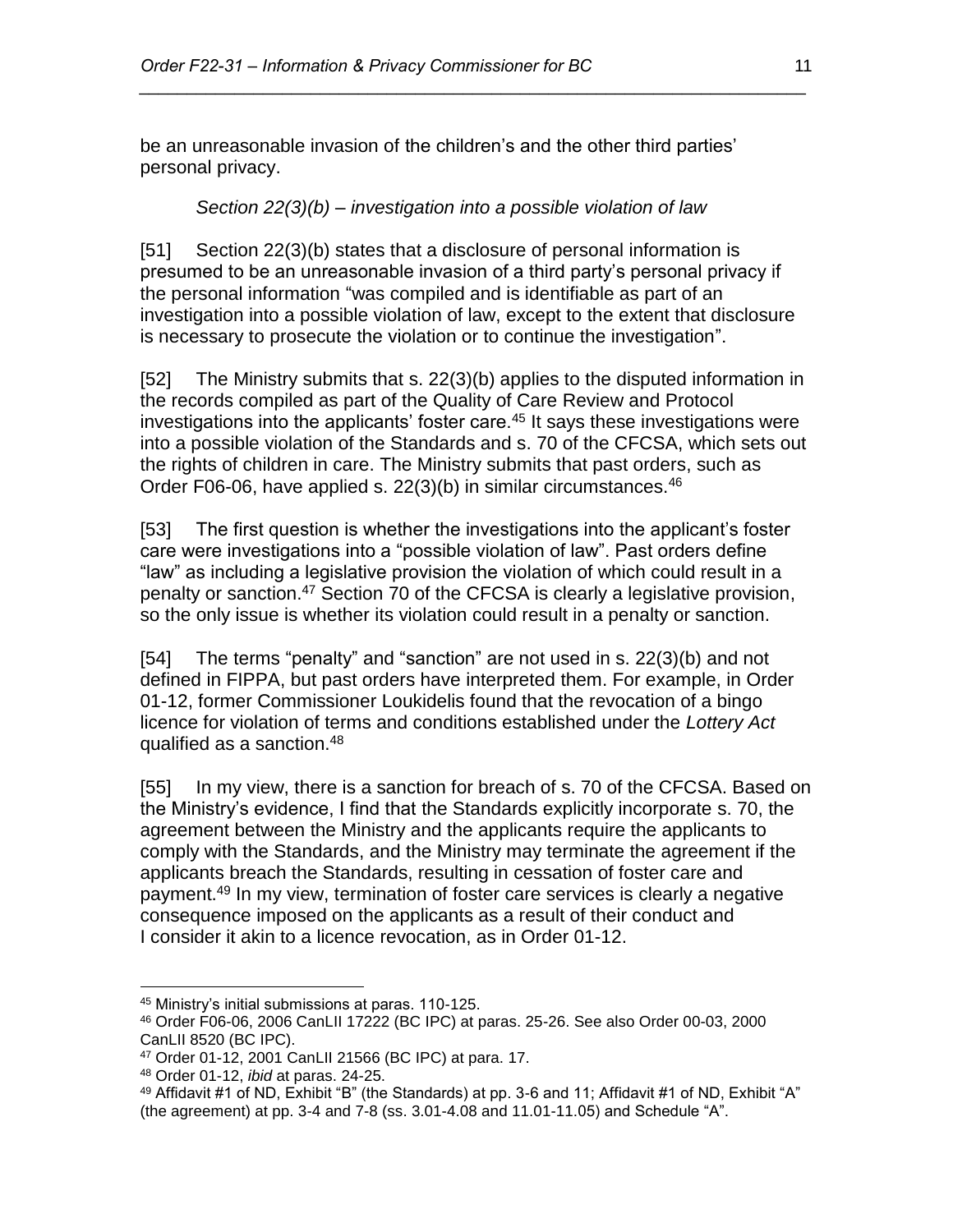[56] I recognize that the sanction for breach of s. 70 of the CFCSA (termination of the foster care agreement) is not itself set out in the CFCSA. However, the Standards were approved under the authority of the CFCSA<sup>50</sup> and the Director's power to enter into the applicant's foster care agreement, which incorporates the Standards, is explicitly set out in the CFCSA.<sup>51</sup> I consider this sufficient to establish, for the purposes of s. 22(3)(b), that there is legal connection between breach of s. 70 of the CFCSA and a "sanction", namely termination of the foster care agreement.

*\_\_\_\_\_\_\_\_\_\_\_\_\_\_\_\_\_\_\_\_\_\_\_\_\_\_\_\_\_\_\_\_\_\_\_\_\_\_\_\_\_\_\_\_\_\_\_\_\_\_\_\_\_\_\_\_\_\_\_\_\_\_\_\_\_\_\_\_\_\_*

[57] In this regard, I also note Order F06-06, which the Ministry cited. That case dealt with an access request by former foster parents. The Ministry removed children from their care after an investigation. The adjudicator had no difficulty finding that s. 22(3)(b) applied to part of a Ministry report relating to the investigation into the applicants' foster care. I see no basis to depart from that conclusion in essentially the same circumstances here.

[58] Having found that the investigations into the applicant's foster care were investigations into a "possible violation of law", the next question is whether the disputed information was compiled and is identifiable as part of those investigations. I can see that some of the information the Ministry says s. 22(3)(b) applies to was compiled by the Ministry as part of its investigations.<sup>52</sup> This information consists of allegations and information the Ministry compiled from third parties regarding children in the applicants' care. I see no evidence that disclosure of this information is "necessary to prosecute the violation or to continue the investigation" of the applicants, so s. 22(3)(b) applies.

[59] However, I am not persuaded that s. 22(3)(b) applies to the other information in dispute. <sup>53</sup> This information was created by the Ministry to deal with the factual implications of the investigations, but was not compiled by the Ministry as part of the investigations. For example, the information is not evidence gathered in the investigations.

[60] I conclude that s. 22(3)(b) only applies to the disputed information that consists of information and allegations the Ministry compiled from third parties regarding children in care. As a result, disclosure of this information is presumed to be an unreasonable invasion of third-party personal privacy.

<sup>52</sup> Records at pp. 2546-2547 and 3350-3352.

 $\overline{a}$ <sup>50</sup> I note that s. 103(2)(h) of the CFCSA grants the Lieutenant Governor in Council the power to make regulations respecting the standards for foster homes.

<sup>&</sup>lt;sup>51</sup> Section 94 of the CFCSA states that a director may, by agreement, authorize a caregiver to carry out any of the director's rights and responsibilities with respect to the care, custody or guardianship of a child placed with the caregiver.

<sup>53</sup> Records at pp. 3101-3103 and 3109-3114.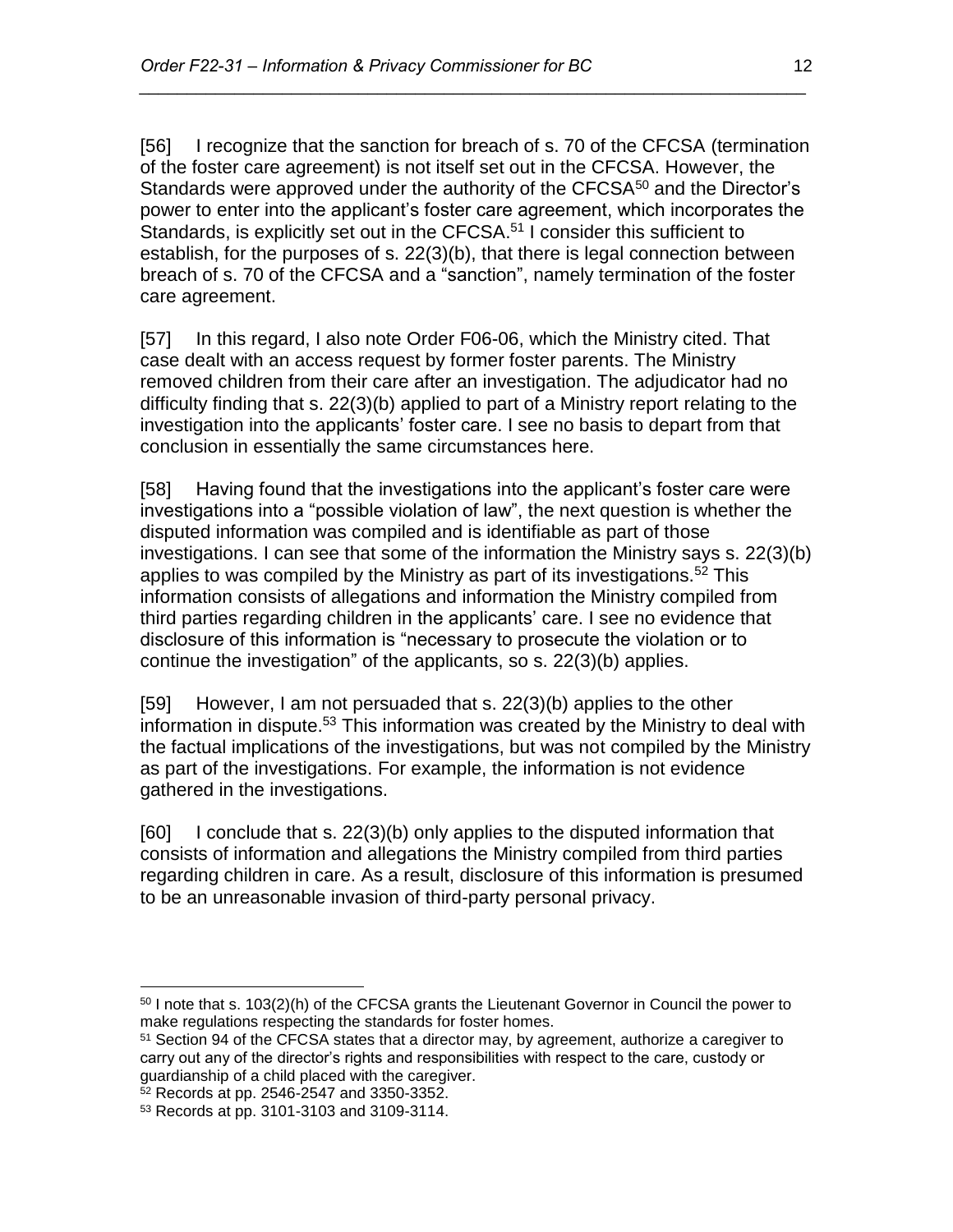# *Section 22(3)(d) – employment, occupational or educational history*

*\_\_\_\_\_\_\_\_\_\_\_\_\_\_\_\_\_\_\_\_\_\_\_\_\_\_\_\_\_\_\_\_\_\_\_\_\_\_\_\_\_\_\_\_\_\_\_\_\_\_\_\_\_\_\_\_\_\_\_\_\_\_\_\_\_\_\_\_\_\_*

[61] Section 22(3)(d) states that a disclosure of personal information is presumed to be an unreasonable invasion of a third party's personal privacy if the personal information relates to employment, occupational or educational history.

[62] The Ministry submits that s. 22(3)(d) applies to information in the records relating to the educational and occupational history of third parties including children and caregivers other than the applicants. 54

[63] Based on my review, I find that some of the disputed information relates to the occupational and educational history of certain third-party caregivers and the educational history of a particular child.<sup>55</sup> Accordingly, s. 22(3)(d) applies and this information is presumed to be an unreasonable invasion of the third parties' personal privacy.

# *All relevant circumstances – s. 22(2)*

[64] The next step in the analysis is to determine whether disclosure of the disputed information would be an unreasonable invasion of a third party's personal privacy, considering all relevant circumstances including those listed in s. 22(2). This stage considers factors that, when weighed in the balance, may or may not rebut the s. 22(3) presumptions.

[65] The Ministry made submissions about ss.  $22(2)(a)$  and  $22(2)(f)$ , as well as the applicant's pre-existing knowledge and the sensitivity of the disputed information. I agree that these factors are relevant to consider. I also find it relevant in this case to consider s. 22(2)(c) and whether the information is the applicants' personal information.

*Section 22(2)(a) – public scrutiny*

[66] Section 22(2)(a) asks whether disclosure of the disputed personal information is desirable for the purpose of subjecting the activities of the government of British Columbia or a public body to public scrutiny. This section is about fostering accountability.<sup>56</sup>

[67] The Ministry submits that s. 22(2)(a) does not weigh strongly, or at all, in favour of disclosure.<sup>57</sup> It says the information in dispute in this inquiry does not reveal all the steps the Ministry took in its investigations or how it arrived at its

 $\overline{a}$ <sup>54</sup> Ministry's initial submissions at paras. 126-127.

<sup>55</sup> Records at pp. 2532-2533 and 2536-2537.

<sup>56</sup> See, for example, Order F05-18, 2005 BCIPC 24734 at para. 49.

<sup>57</sup> Ministry's initial submissions at paras. 129-134.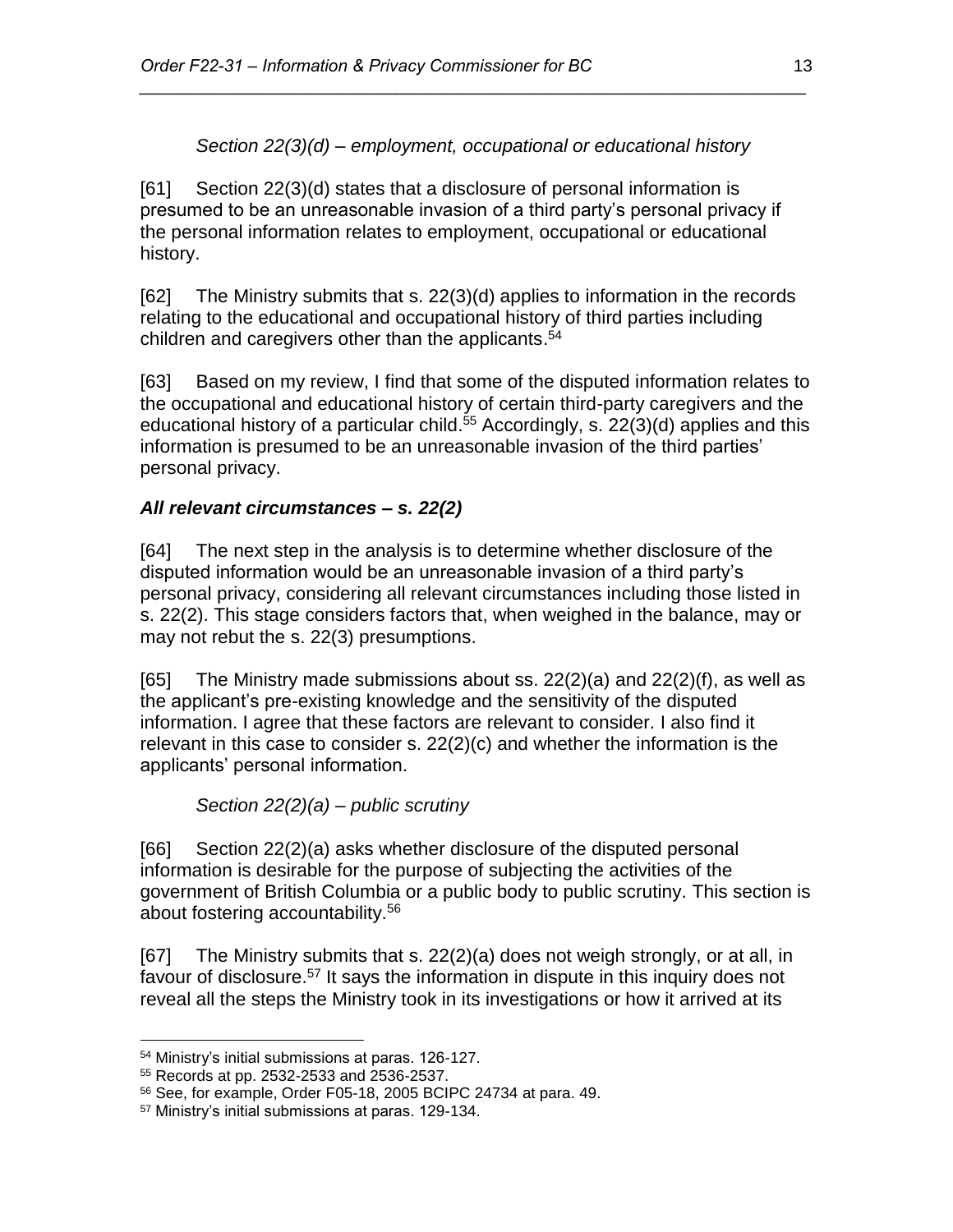decisions, so disclosure would not be desirable for subjecting the Ministry's activities to public scrutiny. The Ministry adds that it already disclosed all the information relating solely to the applicants, which allows for accountability.

*\_\_\_\_\_\_\_\_\_\_\_\_\_\_\_\_\_\_\_\_\_\_\_\_\_\_\_\_\_\_\_\_\_\_\_\_\_\_\_\_\_\_\_\_\_\_\_\_\_\_\_\_\_\_\_\_\_\_\_\_\_\_\_\_\_\_\_\_\_\_*

[68] I accept that some of the disputed information would shed light on how the Ministry conducted the investigation relating to the applicants including, for example, what information it gathered and who it consulted with.<sup>58</sup> I can see how the applicants would find disclosure of this information desirable so that they can scrutinize the Ministry's activities. As a result, I give this factor some weight in favour of disclosure.

[69] However, in my view, s. 22(2)(a) does not weigh strongly in favour of disclosure in this case. Based on my review, the disputed information does not reveal anything negative, controversial or suspect about the Ministry's activities the disclosure of which would be desirable for the purposes of allowing the public, and not just the applicants, to hold the Ministry accountable.

[70] For these reasons, I conclude that s. 22(2)(a) weighs minimally in favour of disclosing some of the information relating to the Ministry's activities in the investigation of the applicants.

# *Section 22(2)(c) – fair determination of the applicants' rights*

[71] Section 22(2)(c) says that it is relevant to consider whether the personal information is relevant to a fair determination of the applicants' rights. For this section to apply, the rights in question must be legal and at issue in an ongoing or contemplated proceeding.<sup>59</sup> In addition, the personal information must have some bearing on the determination of the rights in question and the information must be necessary to prepare for the proceeding or to ensure a fair hearing.

[72] As noted above, the wife sought a review of the Ministry's decision to close her and her husband's foster home. However, the Ministry already issued a decision in that review and I see no evidence that there are any other related proceedings pending. Accordingly, I conclude that the review matter has concluded and s. 22(2)(c) does not apply.

*Section 22(2)(f) – supplied in confidence*

[73] Section 22(2)(f) asks whether the personal information has been supplied in confidence.

 $\overline{a}$ <sup>58</sup> For example, Records at pp. 3350-3352, 3354-3356, 3510-2511, 4011-4012,

<sup>59</sup> Order F20-37, 2020 BCIPC 43 at para. 116, citing Order 01-07, 2001 CanLII 21561 (BC IPC) at para. 31.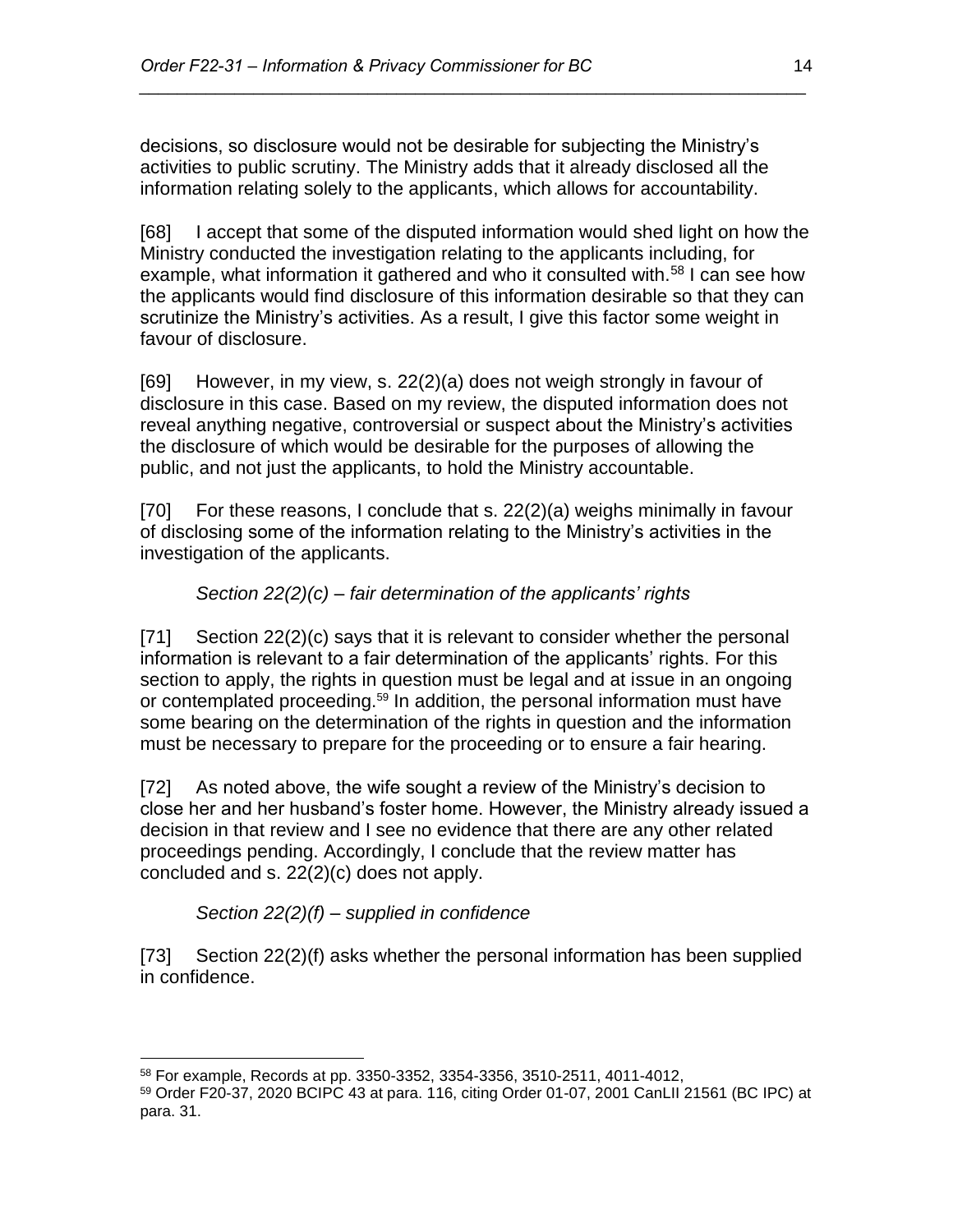[74] The Ministry submits that the disputed information was supplied in confidence and that this weighs in favour of withholding the information.<sup>60</sup> The Ministry provided sworn evidence that it treats as confidential the identities of sources of information relating to children in care and the information they provide.<sup>61</sup> The Ministry says its policies, the CFCSA and the Standards all highlight the importance of confidentiality for children in care and set out privacy protections for them.<sup>62</sup> The Ministry also says child welfare investigations are very serious and sensitive matters, so it would be reasonable to conclude that information provided in this context is supplied in confidence.

*\_\_\_\_\_\_\_\_\_\_\_\_\_\_\_\_\_\_\_\_\_\_\_\_\_\_\_\_\_\_\_\_\_\_\_\_\_\_\_\_\_\_\_\_\_\_\_\_\_\_\_\_\_\_\_\_\_\_\_\_\_\_\_\_\_\_\_\_\_\_*

[75] Based on my review of the disputed information, I find that some of it was not "supplied" to the Ministry, but rather was created by the Ministry or known to the Ministry. For example, some of the disputed information involves Ministry employees relaying facts to each other and coordinating matters, but none of this information was supplied to the Ministry from a third party or the applicants. <sup>63</sup> In my view, s. 22(2)(f) does not apply to this information.

[76] However, I accept that a significant amount of the disputed information was supplied in confidence.<sup>64</sup> This is information about children in care that the applicants or third parties supplied to the Ministry, including reports concerning the children's care and the identities of the reporters. Given the nature of this information, I find it reasonable to conclude that it was supplied in confidence. The information concerns the welfare and personal details of children in care, which is highly sensitive. Further, s. 75 of the CFCSA prohibits a person from disclosing information obtained under that Act except in limited circumstances. In my view, this section clearly supports a reasonable expectation of confidentiality when sharing information under the CFCSA.

[77] To summarize, I conclude that some, but not all, of the disputed personal information has been supplied in confidence under s. 22(2)(f) and this weighs strongly against disclosing the information.

# *Degree to which the information is already known*

[78] Although not listed in s. 22(2), past orders have considered the degree to which the disputed information is already known, to the applicant or the public, as a relevant circumstance under s.  $22(2)$ .<sup>65</sup> For example, if the information is not

<sup>60</sup> Ministry's initial submissions at paras. 135-147.

 $61$  Affidavit #1 of ND at paras. 26-28 and 32.

<sup>62</sup> Ministry's initial submissions at paras. 40-52.

 $63$  For example, Records at pp. 3109-3114 (with some exceptions such as some information provided by third parties on pp. 3111-3112).

 $64$  Records at pp. 2536-2543, 2546-2547, 3102, 3343 (bottom), 3350-3352, 3355, 3502-3505, 3507-3514 and 4000-4016.

<sup>&</sup>lt;sup>65</sup> See, for example, Order F21-08, 2021 BCIPC 12 at para. 192 (and the cases cited there); Order F21-28, 2021 BCIPC 36 at paras. 53-69.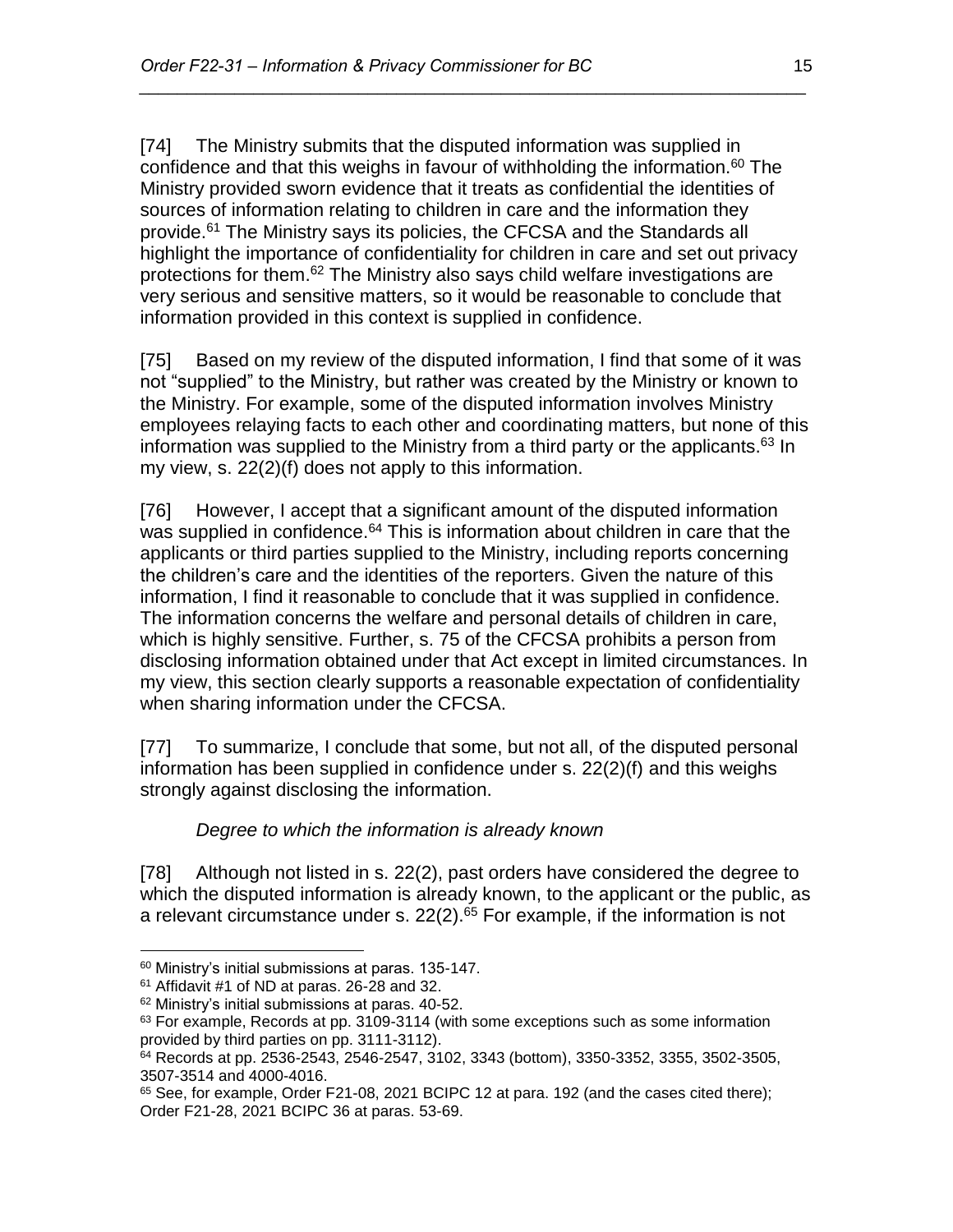publicly known, even to the applicants, then that may weigh against disclosure. However, if the applicant or the public already knows the information, then it is not private and this may weigh in favour of disclosure. In general, it would not be an unreasonable invasion of third party's personal privacy to disclose under FIPPA information that is already publicly known.

*\_\_\_\_\_\_\_\_\_\_\_\_\_\_\_\_\_\_\_\_\_\_\_\_\_\_\_\_\_\_\_\_\_\_\_\_\_\_\_\_\_\_\_\_\_\_\_\_\_\_\_\_\_\_\_\_\_\_\_\_\_\_\_\_\_\_\_\_\_\_*

[79] The Ministry submits that if the applicants know some of the disputed information, this does not weigh in favour of disclosure in this case.<sup>66</sup> The Ministry says it is not clear what the applicants already know. Further, the Ministry says that disclosure under FIPPA is presumed to be disclosure to the world. The Ministry argues that the applicants may know some of the information because of their roles as foster parents, but that knowledge is confidential and does not support making the information, in effect, public.

[80] I accept the Ministry's point that, under FIPPA, disclosure of information to an applicant in response to an access request is, in effect, disclosure to the world. This is a well-established principle. $67$  It is based on the fact that there are no restrictions in FIPPA prohibiting an applicant from disclosing the information publicly. Even if an applicant does not in fact disclose the information publicly, they could do so, so the FIPPA analysis assumes that disclosure is to the world and not just to the applicant.

[81] In this case, I find that the applicants already know some of the disputed information. For example, some of the information is in emails sent by or to the applicants.<sup>68</sup> Surely the applicants already know the contents of emails they either sent or received. However, some of the information consists of Ministry employees' notes from calls or meetings with the applicants. Even though the applicants were involved, I am not persuaded that they know what these Ministry employees wrote down.

[82] With respect to the information that the applicants already know, I find, with one exception, that their knowledge weighs only minimally in favour of disclosure. The applicants know some of the information, but I am not persuaded that the world knows it and disclosure under FIPPA is disclosure to the world. Accordingly, I conclude that the applicants' knowledge merits only minimal weight in favour of disclosure.

[83] The exception is disputed information that I find is already revealed elsewhere in the records that have already been disclosed to the applicants. The Ministry disclosed a particular third party's name and information about them in some places, but then withheld that information elsewhere in the records.<sup>69</sup> The

<sup>66</sup> Ministry's initial submissions at paras. 148-151.

 $67$  See, for example, Order 03-35, 2003 CanLII 49214 (BC IPC) at para. 31.

<sup>68</sup> Records at pp. 2536-2543.

<sup>69</sup> Records at pp. 3354-3355 and 3509-3511.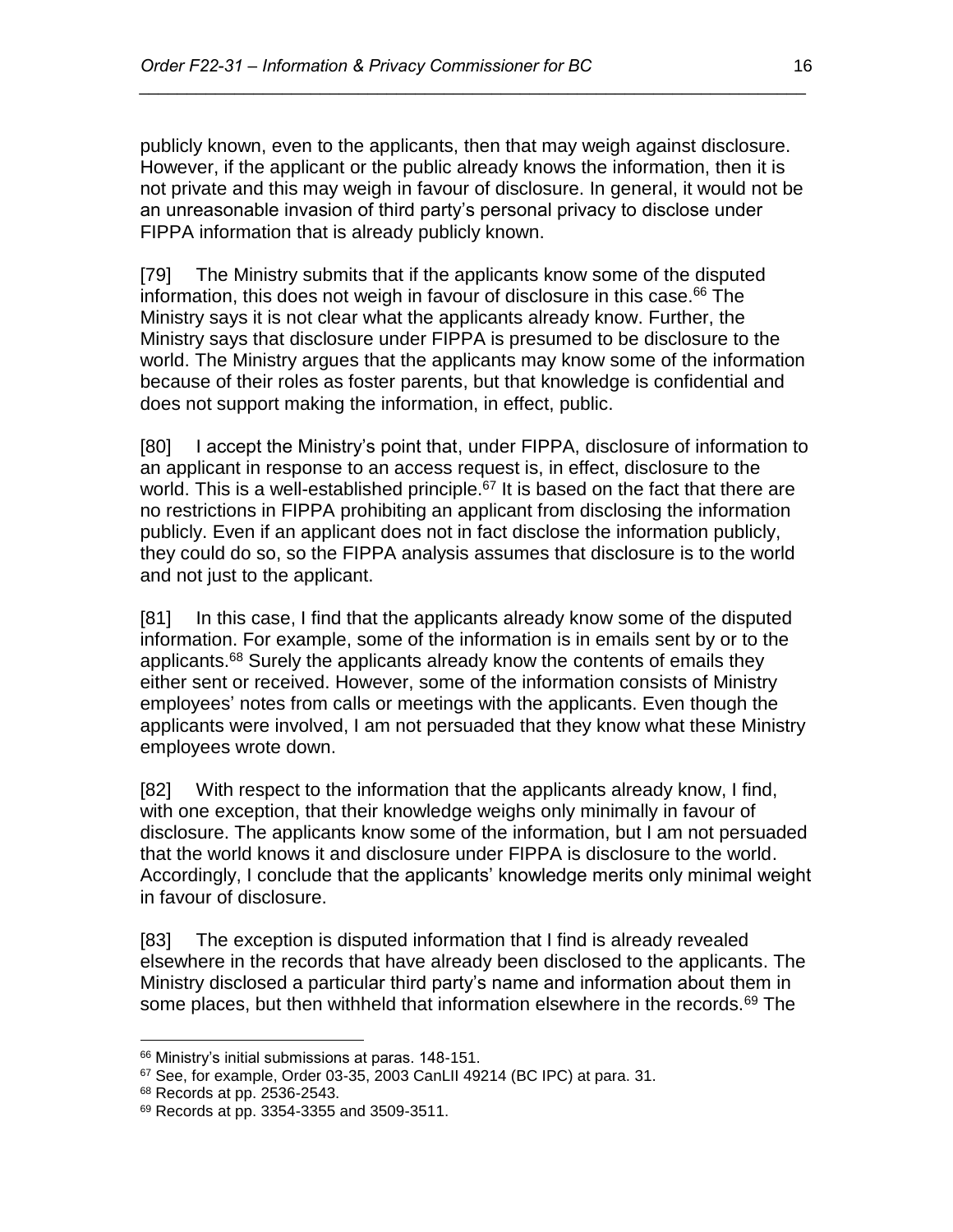Ministry did the same with some email subject lines.<sup>70</sup> In my view, the fact that this information has already been revealed weighs strongly in favour of its disclosure.

*\_\_\_\_\_\_\_\_\_\_\_\_\_\_\_\_\_\_\_\_\_\_\_\_\_\_\_\_\_\_\_\_\_\_\_\_\_\_\_\_\_\_\_\_\_\_\_\_\_\_\_\_\_\_\_\_\_\_\_\_\_\_\_\_\_\_\_\_\_\_*

# *Applicants' personal information*

[84] Previous orders have considered as a relevant circumstance under s. 22(2) whether the disputed information is the applicant's personal information.<sup>71</sup> In general, an applicant is entitled to their own personal information.

[85] Some of the disputed information is the joint personal information of the applicant and third parties, including children in care and other individuals involved in the children's lives. I find the fact that some of the disputed information is the applicants' personal information weighs in favour of disclosure of that information; however, the weight I give to this factor is significantly diminished because the information is not solely the applicant's personal information.<sup>72</sup>

[86] The disputed information also includes the wife's personal email address. This information is solely the wife's personal information, which is a factor that I find weighs strongly in favour of disclosing the email address.

# *Sensitivity of the information*

[87] Finally, another relevant factor that previous orders have considered under s. 22(2) is the sensitivity of the disputed information.<sup>73</sup>

[88] The Ministry submits that the disputed information is sensitive because it relates to personal intimate details about the lives of foster children cared for by the applicants, investigations into the safety and well-being of some of those children, and the opinions of third parties about the applicants or others. 74

[89] In my view, most of the disputed information is sensitive and this weighs strongly against disclosure of that information. In general, the records relate to children in foster care, which is a sensitive area concerning intimate and detailed aspects of children's lives. The information in the records includes the identities of children in care and third parties involved in their lives, as well as details about

 $\overline{a}$ <sup>70</sup> Records at pp. 3338 and 3349-3350.

 $71$  See, for example, Order F18-30, 2018 BCIPC 33 at para. 41; Order F20-13, 2020 BCIPC 15 at para. 73.

 $72$  See, for example, Order F15-52, 2015 BCIPC 55 at para. 45.

 $73$  See, for example, Order F18-30, 2018 BCIPC 33 at para.  $43$ ; Order F20-13, 2020 BCIPC 15 at para. 74.

<sup>74</sup> Ministry's initial submissions at paras. 152-154.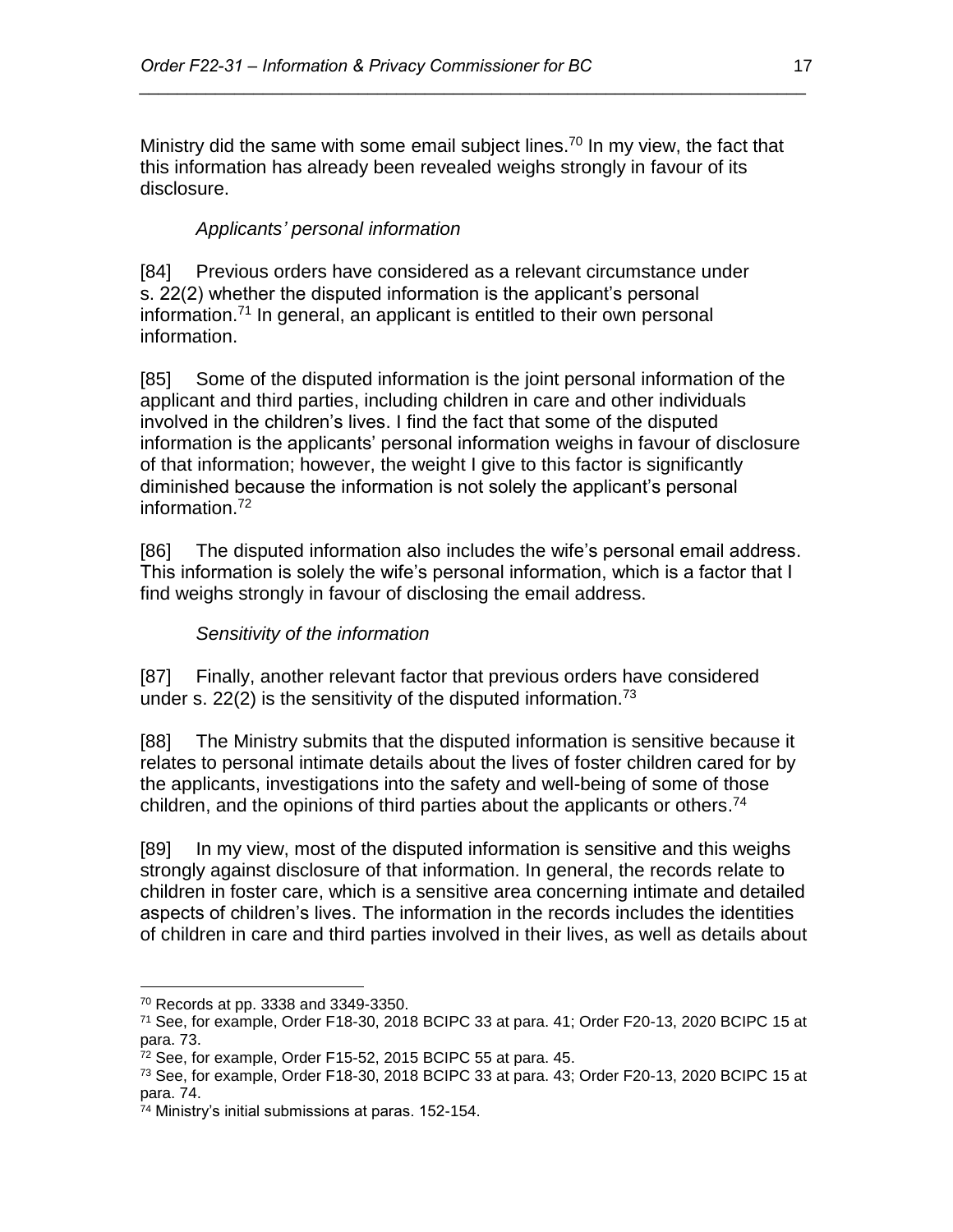the children's lives, including their well-being and care. In my view, all of this information is clearly sensitive.

*\_\_\_\_\_\_\_\_\_\_\_\_\_\_\_\_\_\_\_\_\_\_\_\_\_\_\_\_\_\_\_\_\_\_\_\_\_\_\_\_\_\_\_\_\_\_\_\_\_\_\_\_\_\_\_\_\_\_\_\_\_\_\_\_\_\_\_\_\_\_*

[90] However, there are small pieces of information that I do not consider sensitive. This information is generic, administrative and non-substantive parts of emails between Ministry employees and Ministry employees' notes, as well as the title, headings and dates in plans related to a specific child.<sup>75</sup> This information relates to the Ministry's work with children in care, but it does not reveal anything substantive about the children's situations. For example, some of this information reveals that a Ministry employee or the applicants said something about a child in care, but it does not reveal what they said. Where the information does reveal what someone said or did, I do not consider what they said or did to be sensitive. In my view, the lack of sensitivity of this information weighs in favour of its disclosure.

#### *Unreasonable invasion of privacy – s. 22(1)*

 $\overline{a}$ 

[91] I found above that template language in a Ministry report, the Ministry employee email signature blocks and parts of email headers relating to Ministry employees are not personal information, so that information cannot be withheld under s. 22(1).

[92] As for the balance of the disputed information, given my analysis above and having regard to all relevant circumstances, I come to the following conclusions.

[93] I am satisfied that it would be an unreasonable invasion of the personal privacy of children in care to disclose the disputed personal information about them, including their identities, biographical details, opinions about them and details about their health, living situations, care and events in their lives. In my view, it would be an unreasonable invasion of the children's personal privacy to disclose any personal information that even reveals, by inference, that they are in the Ministry's care. All of this information is highly sensitive and most of it is covered by at least one of the presumptions in ss. 22(3)(a), (b) or (d), as I found above. Some of this information is the applicants' personal information or already known by the applicants, and some of it would be desirable for allowing the applicants to scrutinize the Ministry's activities. However, in my view, the s. 22(3) presumptions and the highly sensitive nature of the information are stronger factors that, on balance, require refusing access.

[94] I am also satisfied that it would be an unreasonable invasion of the personal privacy of several third parties involved in the children's lives to disclose

<sup>75</sup> Records at pp. 2532-2545, 3109-3114, 3338, 3343-3344, 3350, 3355, 3357-3360, 3361-3362, 3364, 3369, 3504, 3508-3513, 4005, 4008 and 4017-4020.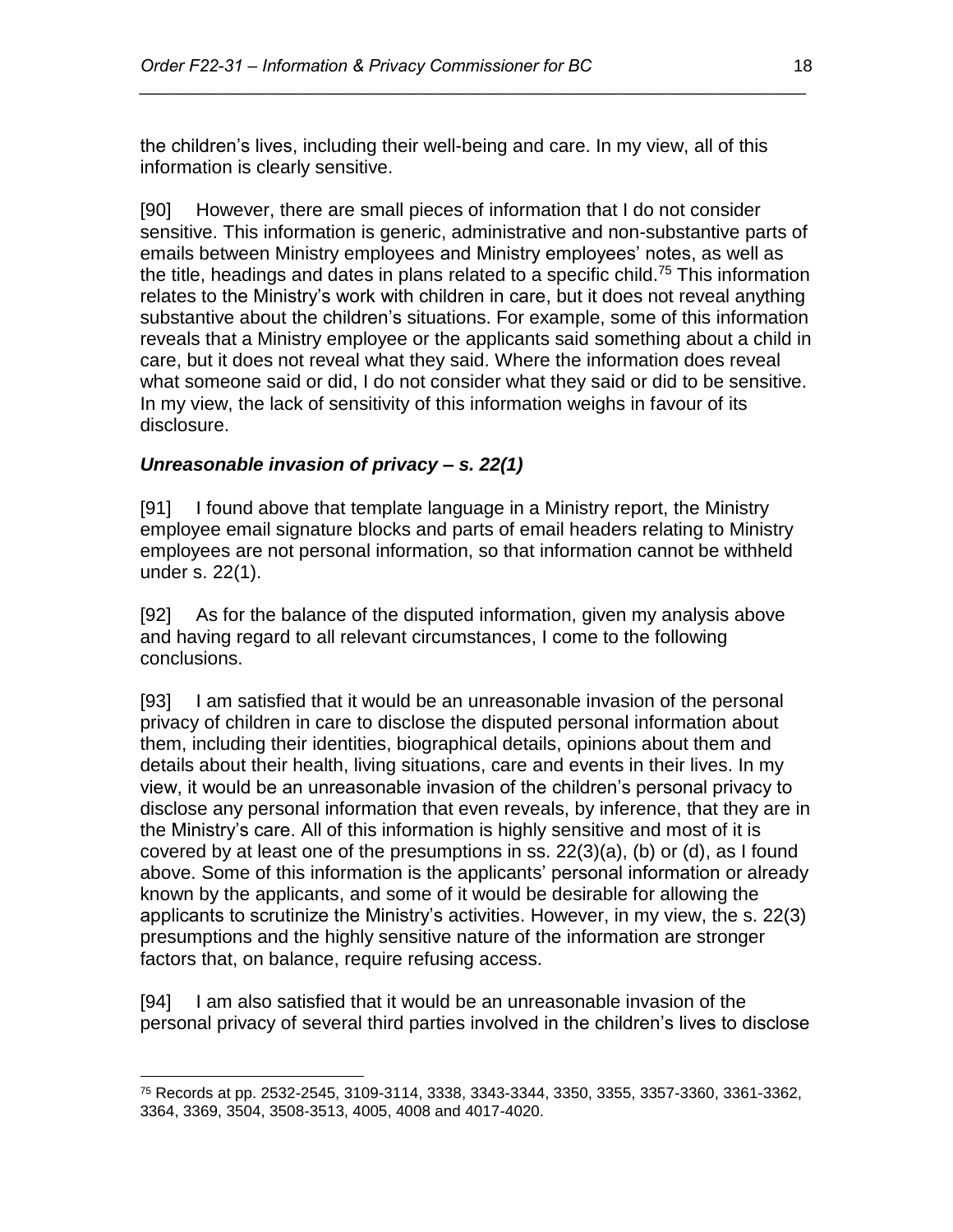the disputed information about them, including their identities. <sup>76</sup> Some of this information, such as the reports, allegations or opinions they provided to the Ministry is simultaneously the children's personal information and, to that extent, I find it must be withheld. Other information is solely the occupational or educational history of third-party caregivers, which I found above is presumed to be an unreasonable invasion of privacy under s. 22(3)(d), and I see no basis to rebut the presumption in this case.

*\_\_\_\_\_\_\_\_\_\_\_\_\_\_\_\_\_\_\_\_\_\_\_\_\_\_\_\_\_\_\_\_\_\_\_\_\_\_\_\_\_\_\_\_\_\_\_\_\_\_\_\_\_\_\_\_\_\_\_\_\_\_\_\_\_\_\_\_\_\_*

[95] However, I find that disclosure of some of the disputed information would not unreasonably invade a third party's personal privacy. This is the wife's email address and the information in Ministry emails, plans and notes that I found above is not sensitive or that has already been revealed elsewhere in the records. No s. 22(3) presumptions apply to this information and no factors weigh in favour of withholding it, so I am not persuaded that its disclosure would unreasonably invade a third party's personal privacy.

#### *Summary of the information – s. 22(5)*

[96] Section 22(5)(a) of FIPPA states that if a public body refuses to disclose personal information supplied in confidence about an applicant, the public body must give the applicant a summary of the information unless the summary cannot be prepared without disclosing the identity of a third party who supplied the personal information.

[97] The disputed information includes some reports and views that third parties provided to the Ministry about the applicants, which I found above were supplied in confidence. However, I am satisfied that a summary of that information cannot be prepared without disclosing the identity of the complainant. The applicants were deeply involved in the children's lives. The information in question here is fact-specific and only involves a few select individuals. I am satisfied that the applicants could accurately infer the third parties' identities even from a summary. As a result, I conclude the Ministry is not required to provide a summary under s. 22(5) in this case.

# **SECTION 15 – HARM TO LAW ENFORCEMENT**

[98] The Ministry is also withholding under s.  $15(1)(d)$  some of the same information that it withheld under s.  $22(1)$ .<sup>77</sup> Section 15(1)(d) says that a public body may refuse to disclose information to an applicant if the disclosure could reasonably be expected to reveal the identity of a confidential source of law enforcement information.

 $\overline{a}$  $76$  Except for the one third party whose personal information and identity has already been revealed elsewhere in the records.

 $77$  Records at pp. 2546-2548, 4001-4002 and 4011-4012; Ministry's initial submissions at para. 64.